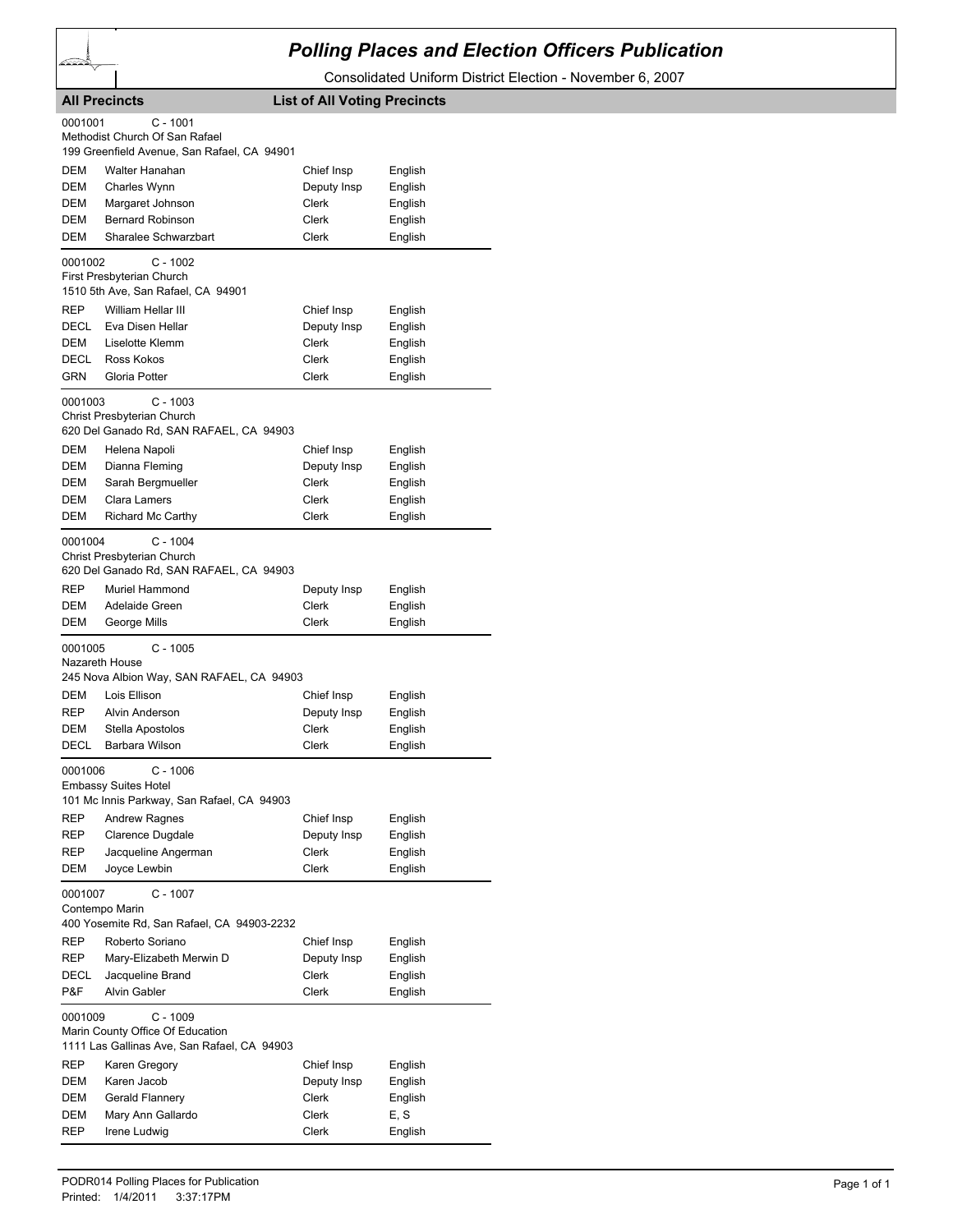|              | <b>All Precincts</b>                                                             | <b>List of All Voting Precincts</b> |                    |
|--------------|----------------------------------------------------------------------------------|-------------------------------------|--------------------|
| 0001010      | C - 1010                                                                         |                                     |                    |
|              | Aegis Of San Rafael                                                              |                                     |                    |
|              | 111 Merrydale Rd, San Rafael, CA 94903-4070                                      |                                     |                    |
| DEM          | August Rath                                                                      | Chief Insp                          | English            |
| <b>REP</b>   | William Ashdown                                                                  | Deputy Insp                         | English            |
| DEM          | Milagro Ramirez                                                                  | Clerk                               | E, S               |
| DEM          | Ann Trigueiro                                                                    | Clerk                               | English            |
| 0001011      | $C - 1011$                                                                       |                                     |                    |
|              | San Rafael Fire Sta #2                                                           |                                     |                    |
|              | 210 3rd St, San Rafael, CA 94901                                                 |                                     |                    |
| DECL         | Jeffrey Moss                                                                     | Chief Insp                          | E, S               |
| REP          | <b>William Taylor</b>                                                            | Deputy Insp                         | English            |
| DEM          | Charselle Hooper                                                                 | Clerk                               | English            |
| <b>REP</b>   | Jeffrey Stahl                                                                    | Clerk                               | English            |
| DECL         | Doris Stawowy                                                                    | Clerk                               | English            |
| 0001012      | $C - 1012$                                                                       |                                     |                    |
|              | Marin Ballet Board Room                                                          |                                     |                    |
|              | 100 Elm St, SAN RAFAEL, CA 94901                                                 |                                     |                    |
| DEM          | <b>Curt Kinkead</b>                                                              | Chief Insp                          | English            |
| REP          | Robert Johnson                                                                   | Deputy Insp                         | English            |
| DECL         | Ramona Burglin                                                                   | Clerk                               | English            |
|              | <b>Alexis Sneed</b>                                                              | Clerk                               | English            |
| 0001013      | C - 1013                                                                         |                                     |                    |
|              | Coleman School                                                                   |                                     |                    |
|              | 800 Belle Avenue, San Rafael, CA 94901                                           |                                     |                    |
| <b>REP</b>   | Sheryl Gorton                                                                    | Chief Insp                          | English            |
| <b>DEM</b>   | Linda Cosgrove                                                                   | Deputy Insp                         | English            |
| DEM          | Ankie Bajema                                                                     | Clerk                               | E, S               |
| REP          | Sharon Hall                                                                      | Clerk                               | English            |
| 0001014      | $C - 1014$<br>St Luke Presbyterian Church<br>10 Bayview Dr, SAN RAFAEL, CA 94901 |                                     |                    |
| DEM          | Caroline Jonsson                                                                 | Chief Insp                          | English            |
| DECL         | <b>Stanley Harrison</b>                                                          | Deputy Insp                         | English            |
| REP          | <b>Heinz Dreier</b>                                                              | Clerk                               | English            |
| DEM          | <b>Christel Mandanis</b>                                                         | Clerk                               | English            |
| DECL         | Sandra Miller                                                                    | Clerk                               | English            |
| 0001015      | $C - 1015$                                                                       |                                     |                    |
|              | Glenwood School                                                                  |                                     |                    |
|              | 25 Castlewood Dr, SAN RAFAEL, CA 94901                                           |                                     |                    |
| DEM          | Joyce Currell                                                                    | Chief Insp                          | English            |
| DECL         | Nancy Faber                                                                      | Deputy Insp                         | English            |
| DEM          | Anna Shannon                                                                     | Clerk                               | English            |
| DEM          | Kristen Sweet                                                                    | Clerk                               | English            |
| 0001016      | $C - 1016$                                                                       |                                     |                    |
| Venetia Oaks |                                                                                  |                                     |                    |
|              | 263 N San Pedro Rd, San Rafael, CA 94903                                         |                                     |                    |
|              | <b>Shirley Sinclair</b>                                                          | Chief Insp                          | English            |
| DEM          | Ann Higley                                                                       | Deputy Insp                         | E, S               |
| DEM          | Roberta Erlandsen                                                                | Clerk                               | English            |
| DEM          | Jane Kloh                                                                        | <b>Clerk</b>                        | English            |
| DEM          | Patricia Phillips                                                                | Clerk                               | English            |
| 0001017      | $C - 1017$                                                                       |                                     |                    |
|              | Korean Presbyterian Church<br>635 Adrian Way, San Rafael, CA 94903               |                                     |                    |
|              |                                                                                  |                                     |                    |
| DEM<br>DECL  | Dorothy Brown<br>Mary Nordquist                                                  | Chief Insp                          | English            |
| DEM          | Marilyn Bagshaw                                                                  | Deputy Insp<br>Clerk                | English<br>English |
| DEM          | Janet Smith                                                                      | Clerk                               | English            |
|              |                                                                                  |                                     |                    |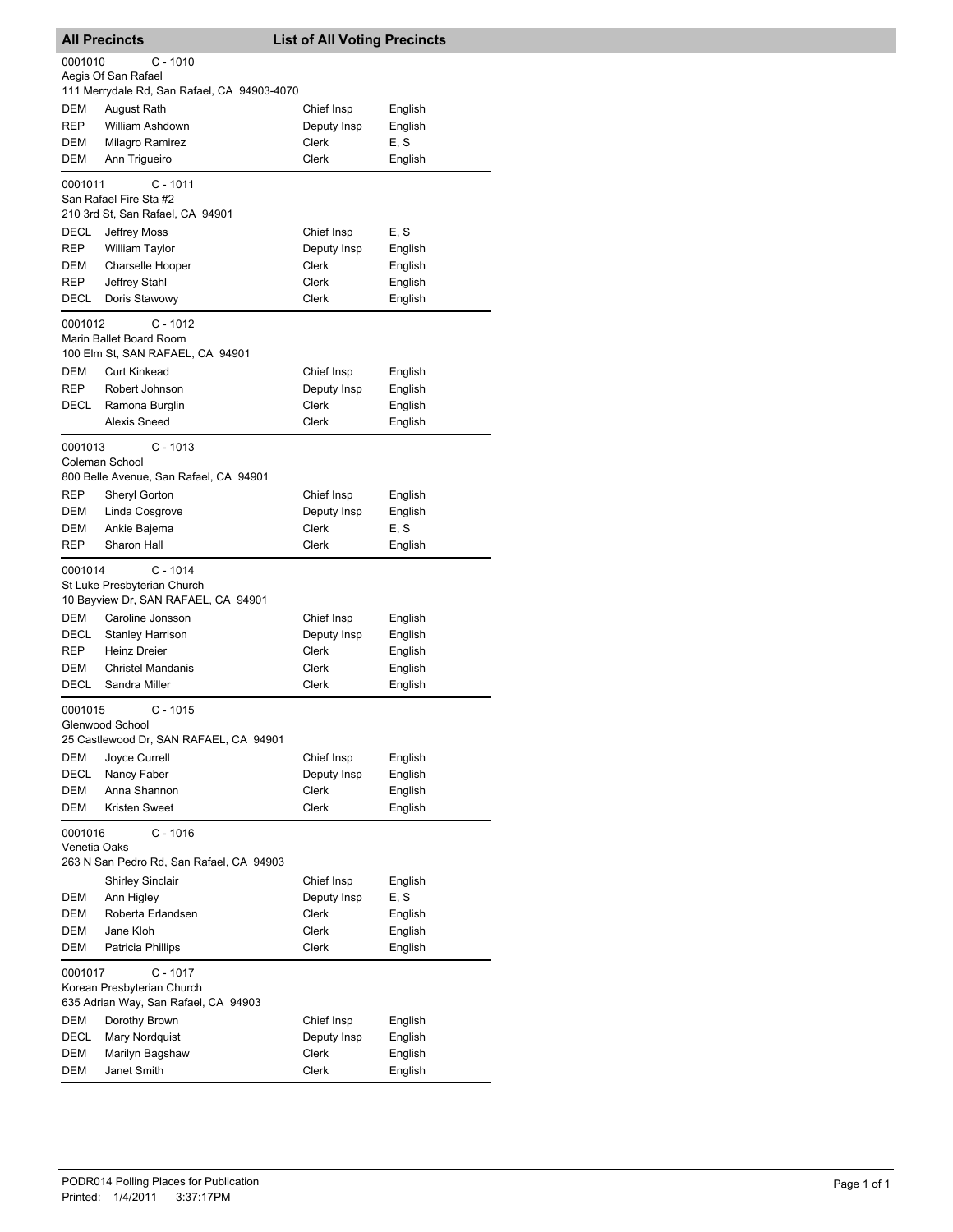| <b>All Precincts</b>    |                                                                                     | <b>List of All Voting Precincts</b> |                    |
|-------------------------|-------------------------------------------------------------------------------------|-------------------------------------|--------------------|
| 0001019                 | $C - 1019$<br>Marinwood Community Center                                            |                                     |                    |
|                         | 775 Miller Creek Rd, San Rafael, CA 94903                                           |                                     |                    |
| DEM                     | James Shaw                                                                          | Chief Insp                          | English            |
| DEM                     | <b>Richard Kulik</b>                                                                | Deputy Insp                         | English            |
| REP                     | David Brown                                                                         | Clerk                               | English            |
| REP                     | Fred Hoffmann                                                                       | Clerk                               | English            |
| 0001020                 | $C - 1020$<br>Marinwood Community Center                                            |                                     |                    |
|                         | 775 Miller Creek Rd, San Rafael, CA 94903                                           |                                     |                    |
| REP                     | Douglas Mc Vae                                                                      | Deputy Insp                         | English            |
|                         | <b>Whitney Turner</b>                                                               | <b>Clerk</b>                        | English            |
| DEM<br><b>REP</b>       | Margaret Veneman<br>Rose Von Buchau                                                 | Clerk<br>Clerk                      | English<br>E, S    |
|                         |                                                                                     |                                     |                    |
| 0001021                 | C - 1021<br>Marinwood Community Center<br>775 Miller Creek Rd, San Rafael, CA 94903 |                                     |                    |
| DEM                     | Ann Melanephy                                                                       | Deputy Insp                         | English            |
| DEM                     | Jeanne Hart                                                                         | Clerk                               | English            |
| DEM                     | Judy Page                                                                           | Clerk                               | English            |
| DEM                     | James Stapleton                                                                     | Clerk                               | English            |
| 0001022                 | $C - 1022$<br>Lucas Valley Community Center                                         |                                     |                    |
|                         | 1201 Idylberry Rd, SAN RAFAEL, CA 94903                                             |                                     |                    |
| DEM                     | Foy Sargent                                                                         | Chief Insp                          | English            |
| DECL                    | Louis Shehi                                                                         | Deputy Insp                         | English            |
| REP                     | James Lewis                                                                         | Clerk                               | English            |
| DECL                    | Devyn Mc Donald                                                                     | Clerk                               | English            |
| 0001023<br>Golden Hinde | $C - 1023$<br>5 Golden Hinde Blv, SAN RAFAEL, CA 94903                              |                                     |                    |
| REP                     | <b>Barbara Perkins</b>                                                              | Chief Insp                          | English            |
| DEM                     | <b>Margaret Dukes</b>                                                               | Deputy Insp                         | English            |
| DEM                     | Cindy Essen                                                                         | <b>Clerk</b>                        | English            |
| REP                     | <b>Raymond Perkins</b>                                                              | Clerk                               | English            |
| 0001024                 | $C - 1024$<br>St Luke Presbyterian Church<br>10 Bayview Dr, SAN RAFAEL, CA 94901    |                                     |                    |
| REP                     | Don Magdanz                                                                         | Deputy Insp                         | English            |
| DEM                     | Ira Alderson Jr                                                                     | Clerk                               | English            |
| DEM                     | Rudolph Kupfer                                                                      | Clerk                               | English            |
| 0001102<br>Rotary Manor | 1102                                                                                |                                     |                    |
|                         | 1821 Fifth Ave, San Rafael, CA 94901                                                |                                     |                    |
| DEM                     | Janis Tavenner                                                                      | Chief Insp                          | English            |
| DEM                     | Margaret Francisco                                                                  | Deputy Insp                         | E, S               |
| <b>DEM</b>              | Janet O Sullivan                                                                    | Clerk                               | English            |
| DEM<br>DEM              | Timothy O Sullivan<br>Cecile Tescallo                                               | Clerk<br>Clerk                      | English<br>English |
| 0001103<br>Rotary Manor | 1103                                                                                |                                     |                    |
|                         | 1821 Fifth Ave, San Rafael, CA 94901                                                |                                     |                    |
| DECL                    | Max Probst                                                                          | Deputy Insp                         | English            |
| DEM                     | Tae Chong                                                                           | Clerk                               | English            |
| DECL                    | Johannes Ryssemus                                                                   | Clerk                               | English            |
| 0001106                 | 1106<br>Lincoln Hill Community Church                                               |                                     |                    |
|                         | 1411 Lincoln Ave, San Rafael, CA 94901                                              |                                     |                    |
| DECL                    | Fernando Gomez                                                                      | Chief Insp                          | E, S               |
| DEM                     | Larry Hatfield                                                                      | Deputy Insp                         | English            |
| DEM                     | Carol Olwell                                                                        | Clerk                               | English            |
| DEM                     | <b>Richard Valentzas</b>                                                            | Clerk                               | English            |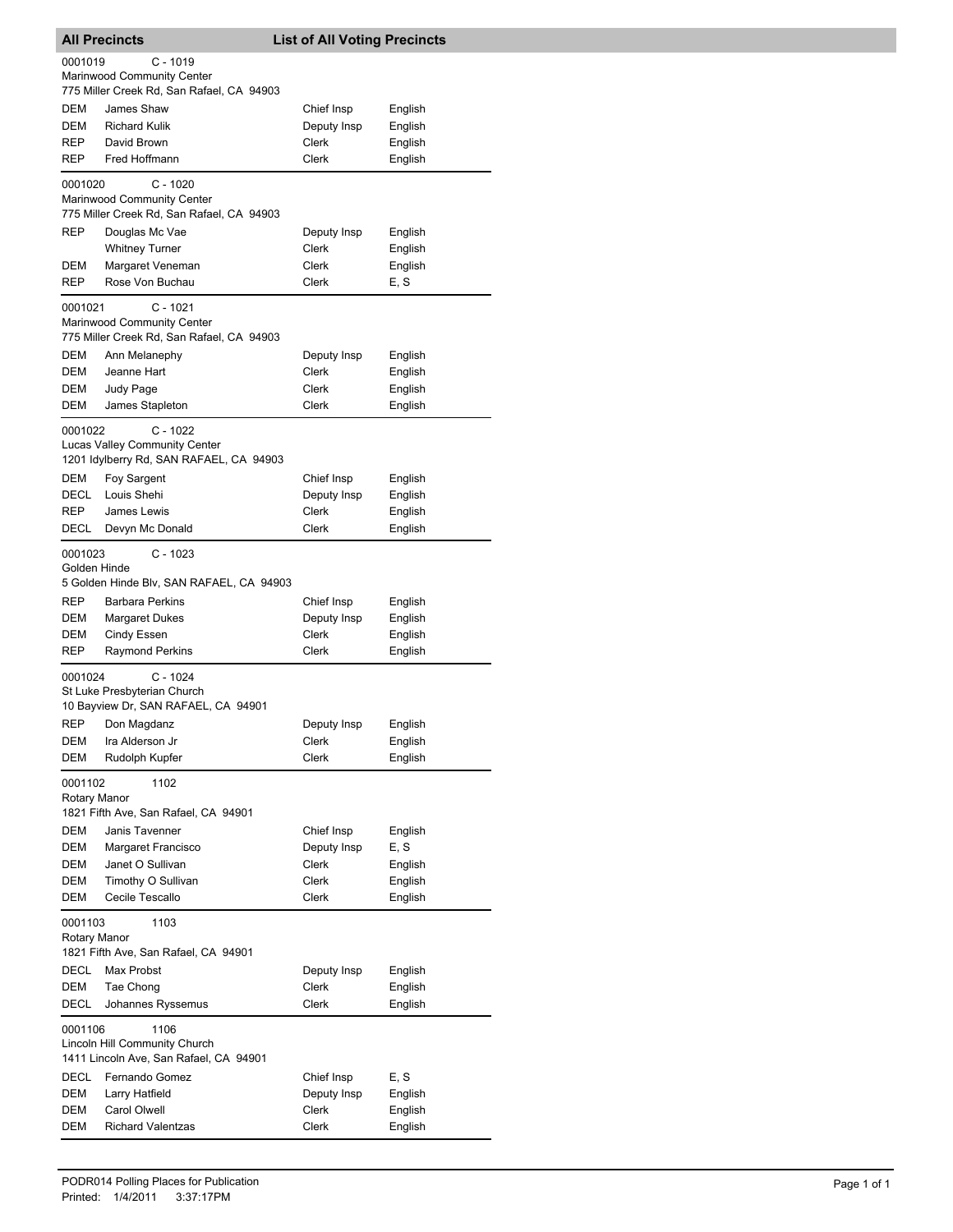| <b>All Precincts</b>                     |                                                                                                  | <b>List of All Voting Precincts</b>         |                                          |
|------------------------------------------|--------------------------------------------------------------------------------------------------|---------------------------------------------|------------------------------------------|
| 0001107                                  | 1107<br>Lincoln Hill Community Church<br>1411 Lincoln Ave, San Rafael, CA 94901                  |                                             |                                          |
| DEM<br><b>REP</b>                        | Robert Leedy<br>Robert Bandettini<br>Giovanna R Circosta                                         | Deputy Insp<br>Clerk<br>Clerk               | English<br>English<br>English            |
| 0001110<br>Villa Marin                   | 1110<br>100 Thorndale Dr, SAN RAFAEL, CA 94903                                                   |                                             |                                          |
| DEM<br>DEM<br>REP<br>DEM                 | Helen Bodington<br><b>Charles Bodington</b><br>Mary Frey<br><b>Lucile Griffiths</b>              | Chief Insp<br>Deputy Insp<br>Clerk<br>Clerk | English<br>English<br>English<br>English |
| 0001113<br>REP                           | 1113<br>Christ Presbyterian Church<br>620 Del Ganado Rd, SAN RAFAEL, CA 94903<br>Roberto Iniguez | Deputy Insp                                 | E, S                                     |
| DEM<br><b>REP</b><br>DEM                 | <b>Bonnie Bartlett</b><br>Michael Vincent Benson<br><b>Betty Lou Page</b>                        | <b>Clerk</b><br>Clerk<br>Clerk              | English<br>English<br>English            |
| 0001121                                  | 1121<br>Marin County Office Of Education<br>1111 Las Gallinas Ave, San Rafael, CA 94903          |                                             |                                          |
| <b>DECL</b><br>REP<br>DEM                | <b>Barbara Trites</b><br>Joan Loberg<br>Kate Orsini                                              | Deputy Insp<br>Clerk<br>Clerk               | English<br>English<br>English            |
| 0001124<br>Golden Hinde                  | 1124<br>5 Golden Hinde Blv, SAN RAFAEL, CA 94903                                                 |                                             |                                          |
| <b>DECL</b><br>DECL<br>DEM<br><b>REP</b> | Dennis Brown<br>Geraldine Brown<br><b>Robert Gallimore</b><br>John Semorile                      | Deputy Insp<br>Clerk<br>Clerk<br>Clerk      | English<br>English<br>English<br>English |
| 0001210                                  | 1210<br>San Rafael Fire Station # 5<br>955 Point San Pedro Rd, San Rafael, CA 94901              |                                             |                                          |
| REP<br>DECL<br>DEM<br>DEM                | William Godbey<br>Robert Bostonian<br>Hattie Irvin<br>Patricia Randolph                          | Chief Insp<br>Deputy Insp<br>Clerk<br>Clerk | English<br>English<br>English<br>English |
| 0001211                                  | 1211<br>San Rafael Fire Station #5<br>955 Point San Pedro Rd, San Rafael, CA 94901               |                                             |                                          |
| <b>REP</b><br><b>REP</b>                 | Joan Runyeon<br>Michael Murray                                                                   | Deputy Insp<br>Clerk                        | English<br>English                       |
| 0001500<br>Venetia Oaks                  | 1500<br>263 N San Pedro Rd, San Rafael, CA 94903                                                 |                                             |                                          |
| DEM<br>DECL<br>DEM                       | Maria Hobbs<br>Irmagard Bartel<br>Constance Giambra                                              | Deputy Insp<br>Clerk<br>Clerk               | English<br>English<br>English            |
| 0001604                                  | 1604<br>Lucas Valley Community Center                                                            |                                             |                                          |
|                                          | 1201 Idylberry Rd, SAN RAFAEL, CA 94903                                                          |                                             |                                          |
| REP<br>DECL<br>REP                       | Ray Hirsch<br>Paula Beale<br>Geraldine Leydecker                                                 | Deputy Insp<br>Clerk<br>Clerk               | English<br>English<br>English            |
| DECL                                     | <b>Shirley Rogers Trimble</b>                                                                    | Clerk                                       | English                                  |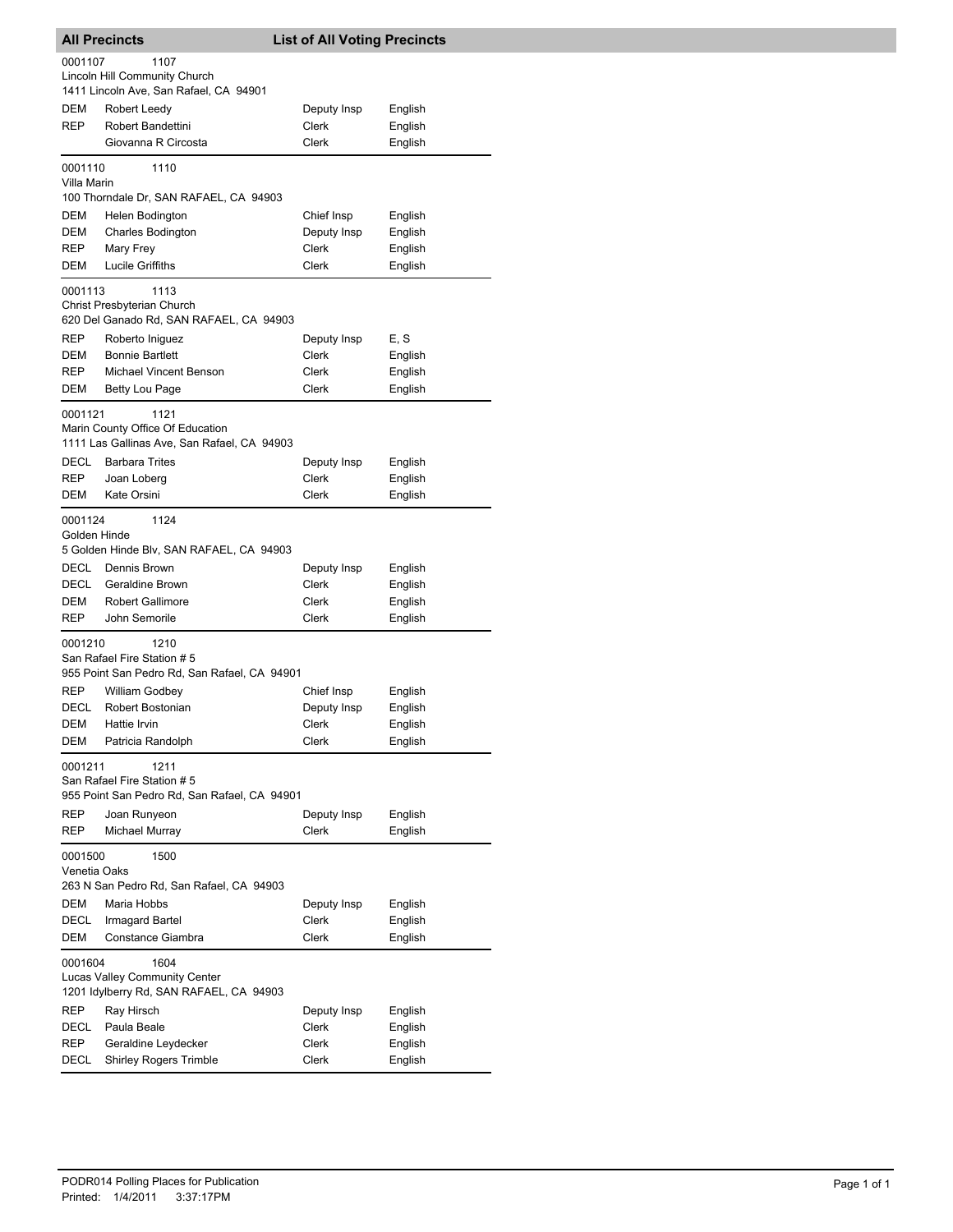|                       | <b>All Precincts</b>                                                 | <b>List of All Voting Precincts</b> |                    |  |
|-----------------------|----------------------------------------------------------------------|-------------------------------------|--------------------|--|
| 0002001               | $C - 2001$                                                           |                                     |                    |  |
| Cape Marin            |                                                                      |                                     |                    |  |
|                       | Laderman Lane, Greenbrae, CA 94904-2482                              |                                     |                    |  |
| <b>DEM</b>            | Shirley Etemadfar                                                    | Chief Insp                          | English            |  |
| DEM<br>DEM            | Joan Warren<br><b>Theodora Graff</b>                                 | Deputy Insp<br>Clerk                | English            |  |
| <b>DEM</b>            | Yolanda Sullivan                                                     | Clerk                               | English<br>English |  |
| DEM                   | Donald Thoman                                                        | Clerk                               | English            |  |
|                       |                                                                      |                                     |                    |  |
| 0002002               | $C - 2002$                                                           |                                     |                    |  |
|                       | Redwoods Presbyterian Church<br>110 Magnolia Ave, LARKSPUR, CA 94939 |                                     |                    |  |
| <b>DEM</b>            | Helen Kerner                                                         | Chief Insp                          | English            |  |
| <b>DECL</b>           | David Edward                                                         | Deputy Insp                         | English            |  |
|                       | Scott Smith                                                          | Clerk                               | English            |  |
| DEM                   | Lynn Vanda                                                           | Clerk                               | English            |  |
| 0002003               | $C - 2003$                                                           |                                     |                    |  |
| Masonic Lodge         |                                                                      |                                     |                    |  |
|                       | 1122 Magnolia Ave, LARKSPUR, CA 94939                                |                                     |                    |  |
| <b>REP</b>            | Frank Keenan                                                         | Chief Insp                          | English            |  |
| <b>REP</b>            | Joanne Keenan                                                        | Deputy Insp                         | English            |  |
| DEM                   | Neil Lurssen                                                         | Clerk                               | English            |  |
| <b>REP</b>            | Fay Potter                                                           | Clerk                               | English            |  |
| 0002004               | $C - 2004$                                                           |                                     |                    |  |
| Masonic Lodge         |                                                                      |                                     |                    |  |
|                       | 1122 Magnolia Ave, LARKSPUR, CA 94939                                |                                     |                    |  |
| DEM                   | Anne Miller                                                          | Deputy Insp                         | English            |  |
| DEM                   | <b>Esther Rubin</b>                                                  | Clerk                               | English            |  |
| <b>DEM</b>            | Max Segar                                                            | Clerk                               | English            |  |
| DEM                   | Setsuko Segar                                                        | Clerk                               | English            |  |
| $C - 2005$<br>0002005 |                                                                      |                                     |                    |  |
|                       | <b>Wade Thomas School</b>                                            |                                     |                    |  |
|                       | Ross At Kensington, San Anselmo, CA 94960-2941                       |                                     |                    |  |
| DECL                  | Kristine Krupp                                                       | Chief Insp                          | English            |  |
| DECL<br>DECL          | Vicki Burns<br>Kazuko Nii                                            | Deputy Insp<br>Clerk                | English            |  |
| <b>DECL</b>           | Lisa Preston                                                         | Clerk                               | English<br>English |  |
| <b>REP</b>            | Kathleen Sanders                                                     | Clerk                               | English            |  |
|                       |                                                                      |                                     |                    |  |
| 0002006               | $C - 2006$                                                           |                                     |                    |  |
|                       | Wade Thomas School<br>Ross At Kensington, San Anselmo, CA 94960-2941 |                                     |                    |  |
| <b>DEM</b>            | John Boudett                                                         | Deputy Insp                         | English            |  |
| REP                   | Suzanna Abbott                                                       | Clerk                               | English            |  |
| REP                   | Cheryl Egan                                                          | Clerk                               | English            |  |
| 0002007               | $C - 2007$                                                           |                                     |                    |  |
|                       | Prudential California Realty                                         |                                     |                    |  |
|                       | 1604 Sir Francis Drake Blv, SAN ANSELMO, CA 94960                    |                                     |                    |  |
| DEM                   | <b>Charles Herbert</b>                                               | Chief Insp                          | English            |  |
| DEM                   | Edie Brennan                                                         | Deputy Insp                         | English            |  |
|                       | Jarrett Antone                                                       | Clerk                               | English            |  |
| DEM                   | Wilda Jones                                                          | Clerk                               | English            |  |
| 0002008               | $C - 2008$                                                           |                                     |                    |  |
|                       | Ross Valley Fire Station #20                                         |                                     |                    |  |
|                       | Arroyo & Butterfield Rd, San Anselmo, CA 94960-1262                  |                                     |                    |  |
| DEM                   | Donald Drotman                                                       | Chief Insp                          | English            |  |
| DEM                   | Claudette Josephson                                                  | Deputy Insp                         | English            |  |
| DEM                   | Carol Nichelini                                                      | Clerk                               | English            |  |
| <b>DECL</b>           | <b>Burton Winn</b>                                                   | Clerk                               | English            |  |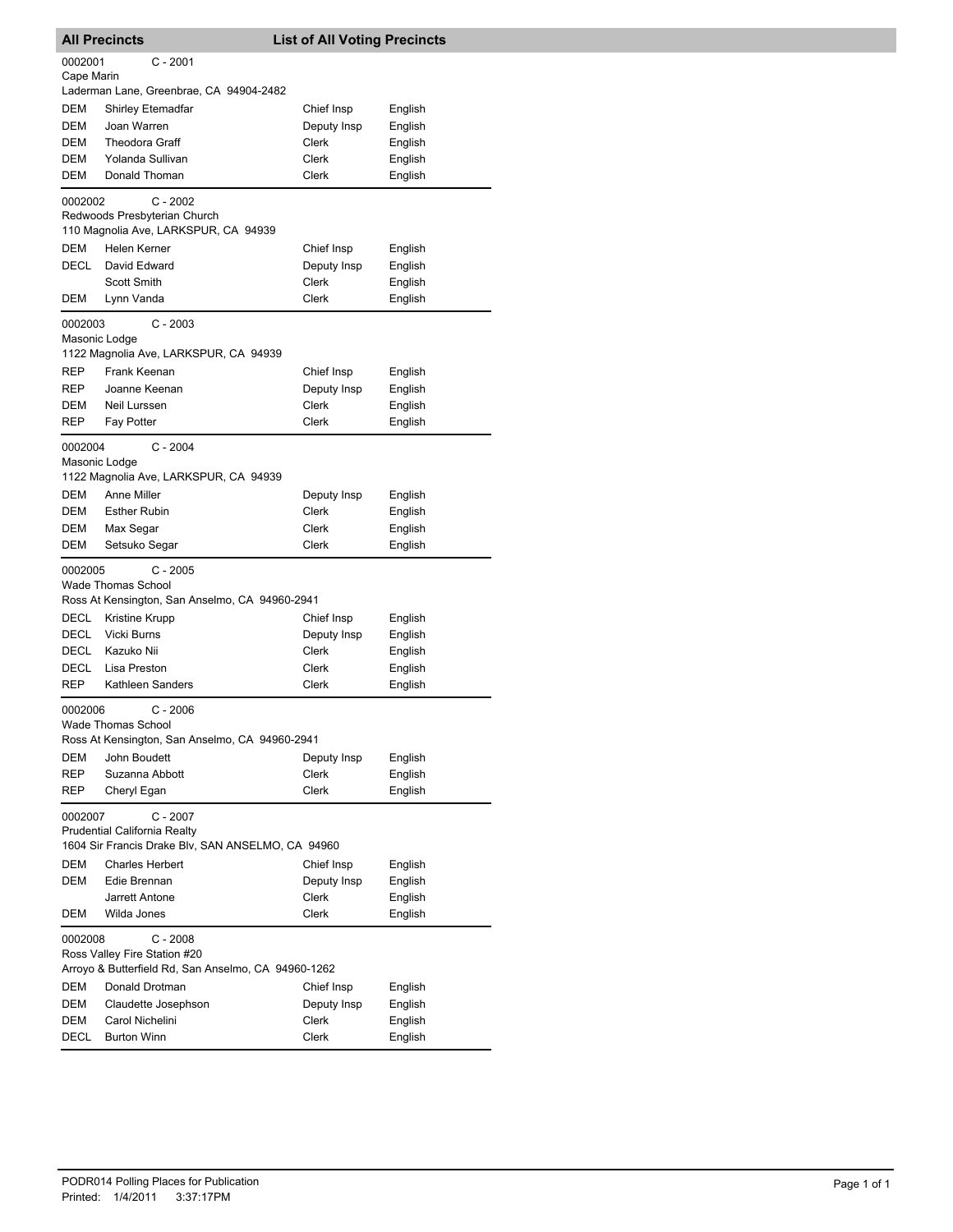| <b>All Precincts</b>   |                                                                                                   | <b>List of All Voting Precincts</b> |         |  |
|------------------------|---------------------------------------------------------------------------------------------------|-------------------------------------|---------|--|
| 0002009                | $C - 2009$<br>Ross Valley Fire Station #20<br>Arroyo & Butterfield Rd, San Anselmo, CA 94960-1262 |                                     |         |  |
| <b>DEM</b>             | Russell Marne                                                                                     | Deputy Insp                         | English |  |
| <b>GRN</b>             | Julia Fischer                                                                                     | Clerk                               | English |  |
| DECL                   | Marsha Gaytan                                                                                     | Clerk                               | E, S    |  |
| DEM                    | Wilma Smith                                                                                       | Clerk                               | English |  |
| 0002011<br>Ross School | $C - 2011$                                                                                        |                                     |         |  |
|                        | 9 Lagunitas Rd, Ross, CA 94957                                                                    |                                     |         |  |
| REP                    | Sally Reed                                                                                        | Chief Insp                          | English |  |
| DEM                    | David Heilbrun                                                                                    | Deputy Insp                         | English |  |
| DEM<br>DECL            | Ana Amour<br><b>Robert Blair</b>                                                                  | Clerk<br><b>Clerk</b>               | E, S    |  |
|                        |                                                                                                   |                                     | English |  |
| 0002012                | $C - 2012$<br>Anthony Bacich School                                                               |                                     |         |  |
|                        | 699 Sir Francis Drake Blvd., KENTFIELD, CA 94904                                                  |                                     |         |  |
| <b>REP</b>             | Galip Kahraman                                                                                    | Chief Insp                          | English |  |
| P&F                    | Robert Richard                                                                                    | Deputy Insp                         | English |  |
| REP                    | Carolyn Emilie Dingwall                                                                           | Clerk                               | English |  |
| <b>REP</b>             | Michael Duffy                                                                                     | Clerk                               | English |  |
| 0002014                | $C - 2014$                                                                                        |                                     |         |  |
|                        | Kentfield Fire Station<br>1004 Sir Francis Drake Blvd, KENTFIELD, CA 94904                        |                                     |         |  |
| <b>DEM</b>             | <b>Howard Cummins</b>                                                                             | Chief Insp                          | English |  |
| DECL                   | Kathleen Kardos                                                                                   | Deputy Insp                         | English |  |
| DEM                    | <b>Walter Cuthbertson</b>                                                                         | <b>Clerk</b>                        | E, S    |  |
| <b>REP</b>             | Alice Thomas                                                                                      | <b>Clerk</b>                        | English |  |
| 0002015                | $C - 2015$<br>Masonic Lodge<br>1122 Magnolia Ave, LARKSPUR, CA 94939                              |                                     |         |  |
| DEM                    | Peter Mellini                                                                                     | Deputy Insp                         | English |  |
| DECL                   | Alan Maurice Farnham                                                                              | Clerk                               | English |  |
| <b>AIP</b>             | Ann Frese                                                                                         | Clerk                               | English |  |
| REP                    | Nelsona Smith                                                                                     | Clerk                               | English |  |
| 0002016                | $C - 2016$<br>Sleepy Hollow Homes Association<br>1317 Butterfield Rd, San Anselmo, CA 94960-1055  |                                     |         |  |
|                        | DEM Margaret Mary Wilson                                                                          | Chief Insp                          | English |  |
| DEM                    | Diane Cokely                                                                                      | Deputy Insp                         | English |  |
| REP                    | Angela Gaona                                                                                      | Clerk                               | English |  |
| GRN                    | Matthew James Weeder                                                                              | Clerk                               | English |  |
| 0002019                | $C - 2019$<br>St Sebastian's Church<br>373 Bon Air Rd, KENTFIELD, CA 94904                        |                                     |         |  |
| DECL                   | Joyce B Wells                                                                                     | Chief Insp                          | English |  |
| DEM                    | Michelle Mayfield-Baske                                                                           | Deputy Insp                         | English |  |
| DEM                    | Joseph Cohen                                                                                      | Clerk                               | English |  |
| DEM                    | Renee Ruttiman                                                                                    | Clerk                               | English |  |
| DEM                    | Joseph Sheean                                                                                     | Clerk                               | English |  |
| 0002021                | $C - 2021$<br>San Rafael Community Center<br>618 B St, SAN RAFAEL, CA 94901                       |                                     |         |  |
| DEM                    | David Pittle                                                                                      | Chief Insp                          | E, S    |  |
| DEM                    | David Leland                                                                                      | Deputy Insp                         | English |  |
| DEM                    | Susan Alan                                                                                        | Clerk                               | English |  |
|                        | Susan M Cianfichi                                                                                 | Clerk                               | English |  |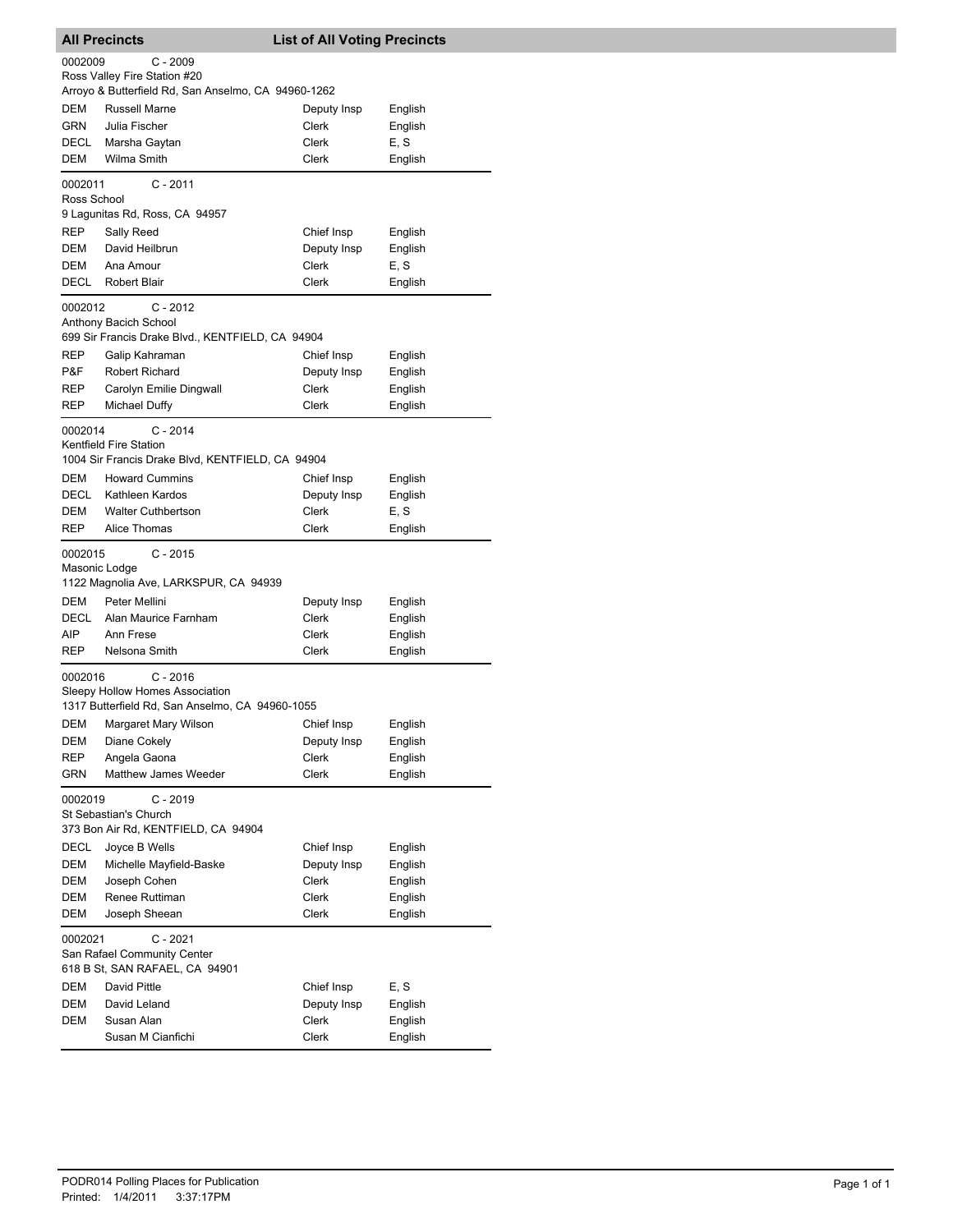| <b>All Precincts</b>     |                                                                                        | <b>List of All Voting Precincts</b> |         |  |  |
|--------------------------|----------------------------------------------------------------------------------------|-------------------------------------|---------|--|--|
| 0002023                  | C - 2023                                                                               |                                     |         |  |  |
|                          | <b>Carpenters Union Hall</b>                                                           |                                     |         |  |  |
|                          | 647 Lindaro St, San Rafael, CA 94901-3960                                              |                                     |         |  |  |
| DEM                      | Alysanne Taylor                                                                        | Chief Insp                          | English |  |  |
| <b>DEM</b>               | Laura Collins                                                                          | Deputy Insp                         | English |  |  |
| <b>DEM</b>               | Kristin Lindstrom                                                                      | Clerk                               | English |  |  |
| DEM                      | Linda Remy                                                                             | Clerk                               | English |  |  |
| 0002024                  | C - 2024                                                                               |                                     |         |  |  |
|                          | <b>Carpenters Union Hall</b>                                                           |                                     |         |  |  |
|                          | 647 Lindaro St, San Rafael, CA 94901-3960                                              |                                     |         |  |  |
| REP                      | Eric Allen Distad                                                                      | Deputy Insp                         | English |  |  |
| DEM                      | John Carroll                                                                           | Clerk                               | E, S    |  |  |
| DEM                      | Karen Marx                                                                             | Clerk                               | English |  |  |
| <b>REP</b>               | <b>Candace Rufer</b>                                                                   | Clerk                               | English |  |  |
| 0002101<br>The Tamalpais | 2101<br>501 Via Casitas, Greenbrae, CA 94904                                           |                                     |         |  |  |
| REP                      | Norman Schoenstein                                                                     | Chief Insp                          | English |  |  |
| REP                      | Geoffrey Jones                                                                         | Deputy Insp                         | English |  |  |
| DEM                      | Mohammad Mirzapour                                                                     | Clerk                               | English |  |  |
| REP                      | Myrna Encinas Pepper                                                                   | Clerk                               | E, S    |  |  |
| DEM                      | Joy Peterson                                                                           | Clerk                               | English |  |  |
|                          |                                                                                        |                                     |         |  |  |
| 0002102                  | 2102<br>St Sebastian's Church<br>373 Bon Air Rd, KENTFIELD, CA 94904                   |                                     |         |  |  |
| DEM                      | Jean Musgrave                                                                          | Deputy Insp                         | English |  |  |
| REP                      | <b>Ruth Baney</b>                                                                      | Clerk                               | English |  |  |
| DEM                      | Sheila Hershon                                                                         | Clerk                               | English |  |  |
| 0002107                  | 2107<br><b>Larkspur Recreation Department</b><br>240 Doherty Drive, Larkspur, CA 94939 |                                     |         |  |  |
| DEM                      | Edward Wynne Jr                                                                        | Chief Insp                          | English |  |  |
| DEM                      | <b>Michael Roller</b>                                                                  | Deputy Insp                         | English |  |  |
| DECL                     | Howard Long                                                                            | Clerk                               | English |  |  |
| <b>REP</b>               | Jay Wark                                                                               | Clerk                               | English |  |  |
| 0002108                  | 2108                                                                                   |                                     |         |  |  |
|                          | St Patrick's Church<br>Magnolia & King Streets, Larkspur, CA 94939-1943                |                                     |         |  |  |
| REP                      | Janis Kuhn                                                                             | Chief Insp                          | English |  |  |
| DECL                     | <b>Kelly Tyler</b>                                                                     | Deputy Insp                         | English |  |  |
| DEM                      | Carolyn Burkey                                                                         | Clerk                               | English |  |  |
| REP                      | Irma Greenfield                                                                        | Clerk                               | English |  |  |
| DEM                      | Roger Reynolds                                                                         | Clerk                               | English |  |  |
| 0002109                  | 2109<br>St Patrick's Church                                                            |                                     |         |  |  |
|                          | Magnolia & King Streets, Larkspur, CA 94939-1943                                       |                                     |         |  |  |
| DEM                      | Mary Ellen Yates                                                                       | Deputy Insp                         | E, S    |  |  |
| DEM                      | <b>Brandy Williams</b>                                                                 | Clerk                               | English |  |  |
|                          | 0002205<br>2205<br>American Legion Hall                                                |                                     |         |  |  |
|                          | 120 Veterans Place, San Anselmo, CA 94960                                              |                                     |         |  |  |
| DEM                      | Maureen Mc Manus                                                                       | Chief Insp                          | English |  |  |
| DEM                      | Janet Zeller                                                                           | Deputy Insp                         | English |  |  |
| REP                      | Louis Baesel                                                                           | Clerk                               | English |  |  |
| DEM                      | William Coleman                                                                        | Clerk                               | English |  |  |
| DEM                      | Phyllis Weber                                                                          | Clerk                               | English |  |  |
| 0002206                  | 2206<br>American Legion Hall<br>120 Veterans Place, San Anselmo, CA 94960              |                                     |         |  |  |
| DEM                      | Lauren Battaglia                                                                       | Deputy Insp                         | English |  |  |
| REP                      | Hilda Mills                                                                            | Clerk                               | English |  |  |
| DEM                      | Marcella Murray                                                                        | Clerk                               | English |  |  |
| DECL                     | Priscilla Troy                                                                         | Clerk                               | English |  |  |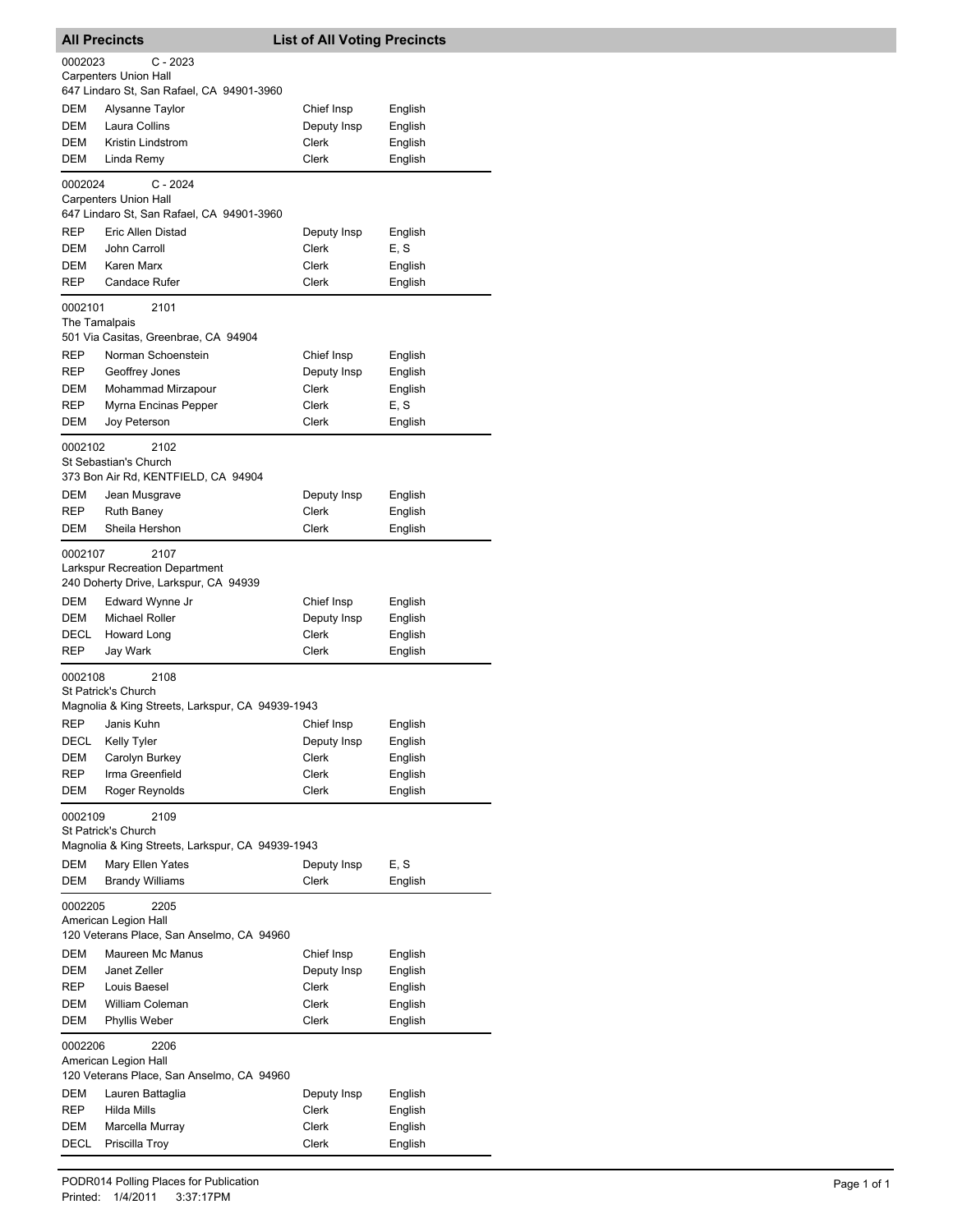| <b>All Precincts</b>            |                                                                                         | <b>List of All Voting Precincts</b>       |                               |  |
|---------------------------------|-----------------------------------------------------------------------------------------|-------------------------------------------|-------------------------------|--|
| 0002207                         | 2207<br>American Legion Hall                                                            |                                           |                               |  |
| DECL<br><b>DEM</b>              | 120 Veterans Place, San Anselmo, CA 94960<br>Allan Vetere<br>Alfred Lorente Jr          | Deputy Insp<br>Clerk                      | English<br>English            |  |
| DEM                             | Shirley Stuart                                                                          | Clerk                                     | English                       |  |
| 0002301                         | 2301<br>Fairfax Women's Club<br>46 Park Rd, FAIRFAX, CA 94930                           |                                           |                               |  |
| REF<br>GRN<br>DEM               | Patricia Lesavoy<br>Cindi Darling<br>Dale Mc Carty                                      | Chief Insp<br>Deputy Insp<br><b>Clerk</b> | English<br>English<br>English |  |
| <b>DEM</b>                      | Rose Wager                                                                              | Clerk                                     | English                       |  |
| 0002302                         | 2302<br>Fairfax Women's Club<br>46 Park Rd, FAIRFAX, CA 94930                           |                                           |                               |  |
| DEM                             | Rebecca Gillespie                                                                       | Deputy Insp                               | English                       |  |
| DEM<br>REP                      | Enid Albedi<br><b>Brian Cole</b>                                                        | Clerk<br>Clerk                            | English<br>English            |  |
| DEM                             | Don Gillespie                                                                           | Clerk                                     | English                       |  |
| 0002303                         | 2303<br>Fairfax Women's Club<br>46 Park Rd, FAIRFAX, CA 94930                           |                                           |                               |  |
| DEM                             | Caine Starelli                                                                          | Deputy Insp                               | English                       |  |
| <b>REP</b><br>DEM               | John Blickensderfer<br>Mark Mc Lane                                                     | Clerk<br>Clerk                            | English<br>English            |  |
| 0002304                         | 2304<br>Fairfax Regional Library<br>2097 Sir Francis Drake Blvd, Fairfax, CA 94930-1115 |                                           |                               |  |
| DEM                             | Joyce Cole                                                                              | Chief Insp                                | English                       |  |
| <b>GRN</b>                      | Rue Burlingham                                                                          | Deputy Insp                               | E, S                          |  |
| DEM<br>AIP                      | Bernadine Nolan<br>Floria Oliveira                                                      | Clerk<br>Clerk                            | English<br>English            |  |
| <b>DEM</b>                      | Joan Wada                                                                               | Clerk                                     | English                       |  |
| 0002305<br><b>Bennett House</b> | 2305                                                                                    |                                           |                               |  |
| DEM                             | 53 Taylor Drive (Claus & Taylor), FAIRFAX, CA 94930<br>Denyce Vogler-Codoni             | Chief Insp                                | English                       |  |
| REP                             | Eleanor Prugh                                                                           | Deputy Insp                               | English                       |  |
| DEM                             | <b>Philip Shepard</b>                                                                   | Clerk                                     | English                       |  |
| AIP                             | Sharon E Wagner-Higgins                                                                 | Clerk                                     | English                       |  |
| 0002306<br>Manor School         | 2306<br>150 Oak Manor Dr, FAIRFAX, CA 94930                                             |                                           |                               |  |
| <b>GRN</b>                      | lan Roth                                                                                | Chief Insp                                | English                       |  |
| DEM<br>REP                      | Adell Freeman<br>Shawn T Smith                                                          | Clerk<br>Clerk                            | English<br>English            |  |
| DECL                            | <b>Cheryl Stokes</b>                                                                    | Clerk                                     | English                       |  |
| 0002402<br>2402<br>Ross School  |                                                                                         |                                           |                               |  |
| REP                             | 9 Lagunitas Rd, Ross, CA 94957<br>Marty Bautista                                        | Deputy Insp                               | English                       |  |
| REP                             | Jeannette Blair                                                                         | Clerk                                     | English                       |  |
| DEM                             | Kathryn Dumont                                                                          | Clerk                                     | English                       |  |
|                                 | Sean Miller                                                                             | Clerk                                     | English                       |  |
| 0002601                         | 2601<br>Sleepy Hollow Presbyterian Church<br>100 Tarry Rd, San Anselmo, CA 94960-1066   |                                           |                               |  |
| REP                             | Constance Berto                                                                         | Chief Insp                                | E, S                          |  |
| REP                             | Patricia Ehrhart                                                                        | Deputy Insp                               | English                       |  |
| <b>REP</b><br>REP               | Colleen Harpst<br>Audrey La Belle                                                       | Clerk<br>Clerk                            | English<br>English            |  |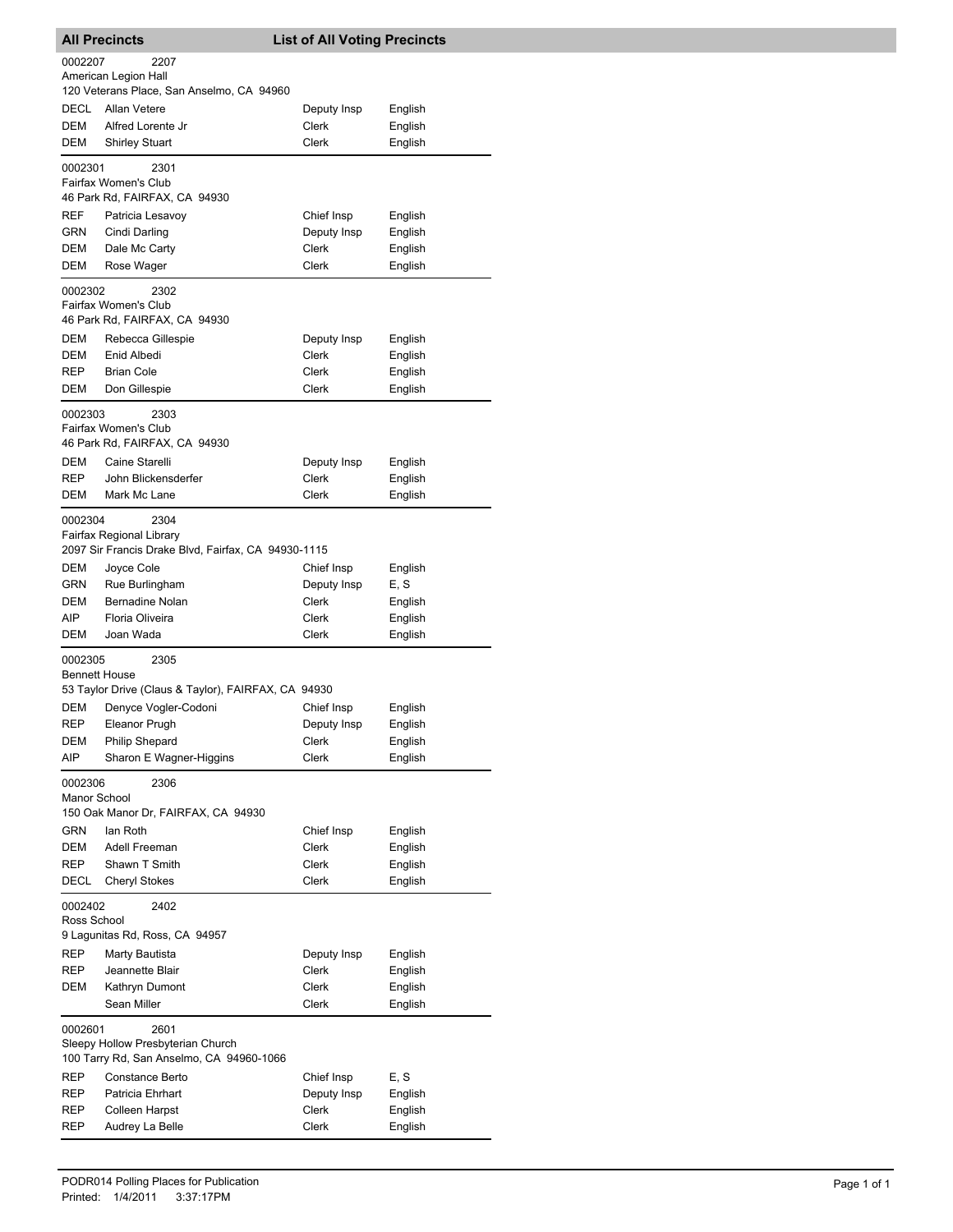| <b>All Precincts</b>    |                                                                                           | <b>List of All Voting Precincts</b> |                    |
|-------------------------|-------------------------------------------------------------------------------------------|-------------------------------------|--------------------|
| 0002701<br>Manor School | 2701                                                                                      |                                     |                    |
|                         | 150 Oak Manor Dr, FAIRFAX, CA 94930                                                       |                                     |                    |
| REP<br>DEM              | Marcia Dunn<br><b>Barbara Coler</b>                                                       | Deputy Insp<br>Clerk                | English<br>English |
| 0002907                 | 2907<br>First Presbyterian Church<br>1510 5th Ave, San Rafael, CA 94901                   |                                     |                    |
| DECL                    | Sue Kokos                                                                                 | Deputy Insp                         | English            |
| DEM                     | Joanna De Borse                                                                           | Clerk                               | English            |
| REP                     | <b>Ethel A Medvic</b>                                                                     | Clerk                               | English            |
| 0002908                 | 2908<br>San Rafael Community Center<br>618 B St, SAN RAFAEL, CA 94901                     |                                     |                    |
| DEM                     | John Cooper                                                                               | Deputy Insp                         | English            |
| DEM                     | Roberta Kemp                                                                              | Clerk                               | English            |
| LIB                     | James Oser                                                                                | Clerk                               | English            |
| REP<br>0003001          | <b>Bernadette Payne</b><br>$C - 3001$                                                     | Clerk                               | English            |
|                         | Sausalito Women's Club                                                                    |                                     |                    |
|                         | 120 Central Ave, Sausalito, CA 94965                                                      |                                     |                    |
| DEM<br>DEM              | Louise Dzimian<br>Samantha Griffin                                                        | Chief Insp                          | English            |
| DECL                    | Justin Russell Griffin                                                                    | Deputy Insp<br>Clerk                | English<br>English |
| DEM                     | Mary Jane Westphal                                                                        | Clerk                               | English            |
| 0003002                 | $C - 3002$<br>Star Of Sea Catholic Church<br>180 Harrison Ave, SAUSALITO, CA 94965        |                                     |                    |
| REP                     | Marie Farley                                                                              | Chief Insp                          | English            |
| DEM                     | Vicki Loryane Terris                                                                      | Deputy Insp                         | English            |
| AIP                     | Mary Christman-Phelps                                                                     | Clerk                               | English            |
| REP<br>DEM              | <b>Charles Donald</b><br>Alan Levinson                                                    | Clerk<br>Clerk                      | English<br>English |
| 0003003                 | $C - 3003$<br>Sausalito City Hall<br>420 Litho Street, SAUSALITO, CA 94965                |                                     |                    |
| DEM                     | Annelouise Elkington                                                                      | Chief Insp                          | English            |
| <b>DEM</b>              | Linda Agapekian                                                                           | Deputy Insp                         | E, S               |
| DEM                     | Nancy Clark                                                                               | Clerk                               | English            |
| REP<br>REP              | Patricia Finnegan<br>Carlys Phillips                                                      | Clerk<br>Clerk                      | English<br>English |
| 0003004                 | $C - 3004$<br>Mill Valley Community Ctr<br>180 Camino Alto, Mill Valley, CA 94941-4603    |                                     |                    |
| DEM                     | Frank Luederitz                                                                           | Chief Insp                          | English            |
| REP                     | Renee Ward                                                                                | Deputy Insp                         | English            |
| DEM                     | Leon Gersten                                                                              | Clerk                               | English            |
| DEM                     | Barbara Merino                                                                            | <b>Clerk</b>                        | English            |
| 0003005                 | $C - 3005$<br>Sewerage Agency Of So Marin<br>450 Sycamore Ave, Mill Valley, CA 94941-2232 |                                     |                    |
| DEM                     | John Eagan                                                                                | Chief Insp                          | English            |
| DEM                     | Amy Andrews                                                                               | Deputy Insp                         | English            |
| REP<br>REP              | Paul Meade<br>Marilyn Sugimura                                                            | Clerk<br>Clerk                      | English<br>English |
| 0003006                 | $C - 3006$                                                                                |                                     |                    |
|                         | Episcopal Church Of Our Savior<br>10 Old Mill St, MILL VALLEY, CA 94941                   |                                     |                    |
| DEM                     | <b>Frances Wolff</b>                                                                      | Chief Insp                          | English            |
| <b>DEM</b>              | Ellen Swain                                                                               | Deputy Insp                         | English            |
| DEM                     | Marianne Pelet                                                                            | Clerk                               | English            |
| DEM                     | <b>Victor Wolff</b>                                                                       | Clerk                               | English            |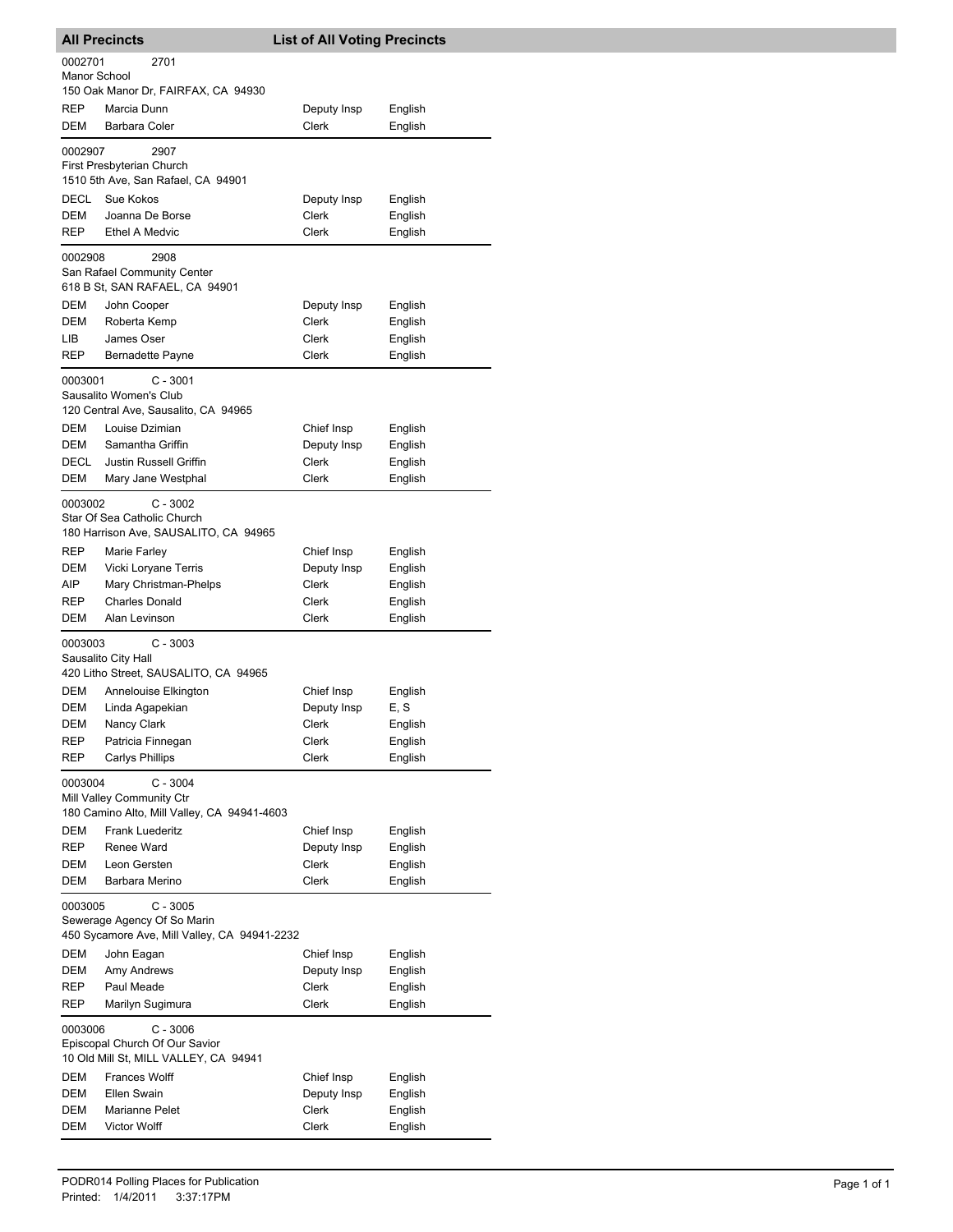|                        | <b>All Precincts</b>                              | <b>List of All Voting Precincts</b> |         |
|------------------------|---------------------------------------------------|-------------------------------------|---------|
| 0003007                | $C - 3007$                                        |                                     |         |
|                        | Our Lady Of Mt Carmel Church                      |                                     |         |
|                        | 3 Oakdale Ave, MILL VALLEY, CA 94941              |                                     |         |
| DEM                    | Robert Flynn                                      | Chief Insp                          | English |
| DEM                    | <b>Milton Weiss</b>                               | Deputy Insp                         | English |
| REP                    | Susan Murphy                                      | Clerk                               | English |
| REP                    | Alan Wolfes                                       | Clerk                               | English |
| 0003008                | $C - 3008$                                        |                                     |         |
| Park School            |                                                   |                                     |         |
|                        | 360 E. Blithedale Ave, Mill Valley, CA 94941-2140 |                                     |         |
| REP                    | Barbara Morgan                                    | Chief Insp                          | English |
| DEM                    | Maureen O Connor                                  | Deputy Insp                         | English |
| DEM                    | Nancy Linscott                                    | Clerk                               | English |
| REP                    | Kenneth Parker                                    | Clerk                               | English |
|                        |                                                   |                                     |         |
| 0003010<br>Park School | C - 3010                                          |                                     |         |
|                        | 360 E. Blithedale Ave, Mill Valley, CA 94941-2140 |                                     |         |
| DEM                    | Sandra Lamke                                      | Deputy Insp                         | English |
| DEM                    | Donna Carrillo                                    | Clerk                               | English |
| DEM                    | Jerome Kirkpatrick                                | Clerk                               | English |
| DEM                    | <b>Martin Russell</b>                             | Clerk                               | English |
|                        |                                                   |                                     |         |
| 0003011                | $C - 3011$                                        |                                     |         |
|                        | Mill Valley Community Ctr                         |                                     |         |
|                        | 180 Camino Alto, Mill Valley, CA 94941-4603       |                                     |         |
| DEM                    | Morgan Smith                                      | Deputy Insp                         | English |
| DEM                    | Mary Bizzarri                                     | Clerk<br>Clerk                      | English |
| AIP<br><b>REP</b>      | Josephine Infante<br>Ursula Kerr                  | Clerk                               | English |
|                        |                                                   |                                     | English |
| 0003013                | $C - 3013$                                        |                                     |         |
|                        | Shepherd Of Hills Lutheran Church                 |                                     |         |
|                        | 9 Shepherd Way, TIBURON, CA 94920                 |                                     |         |
| REP                    | <b>Walter Strakosch</b>                           | Chief Insp                          | English |
| DECL                   | John Adikes                                       | Deputy Insp                         | English |
| DEM                    | Morse Byer                                        | Clerk                               | English |
| REP                    | Mary Strakosch                                    | Clerk                               | English |
| 0003014                | C - 3014                                          |                                     |         |
|                        | Tiburon Baptist Church                            |                                     |         |
|                        | 445 Greenwood Beach Rd, Tiburon, CA 94920         |                                     |         |
| REP                    | Andrea Ventris                                    | Chief Insp                          | English |
| REP                    | <b>Mary Bowles</b>                                | Deputy Insp                         | English |
| DEM                    | Dorothy Segal                                     | Clerk                               | English |
| <b>DEM</b>             | Jane Van Blaricom                                 | Clerk                               | English |
| 0003015                | C - 3015                                          |                                     |         |
|                        | <b>Tiburon Baptist Church</b>                     |                                     |         |
|                        | 445 Greenwood Beach Rd, TIBURON, CA 94920         |                                     |         |
| <b>DEM</b>             | Susan Schmidt                                     | Chief Insp                          | English |
| <b>DECL</b>            | Marcia Felton                                     | Deputy Insp                         | English |
| DEM                    | Ralph Johnson                                     | Clerk                               | English |
| REP                    | Graham Mc Phail Jr                                | Clerk                               | English |
| REP                    | Maria Russillo                                    | Clerk                               | E, S    |
| 0003018                | $C - 3018$                                        |                                     |         |
|                        | <b>Tiburon Town Hall</b>                          |                                     |         |
|                        | 1505 Tiburon Blvd, Tiburon, CA 94920              |                                     |         |
| DEM                    | <b>Arnold Gallegos</b>                            | Chief Insp                          | E, S    |
| REP                    | <b>William Teiser</b>                             | Chief Insp                          | English |
| DECL                   | Raya Smith                                        | Deputy Insp                         | English |
| REP                    | Catharine Benediktsson                            | Clerk                               | English |
| DECL                   | Elizabeth De Tomasi                               | Clerk                               | English |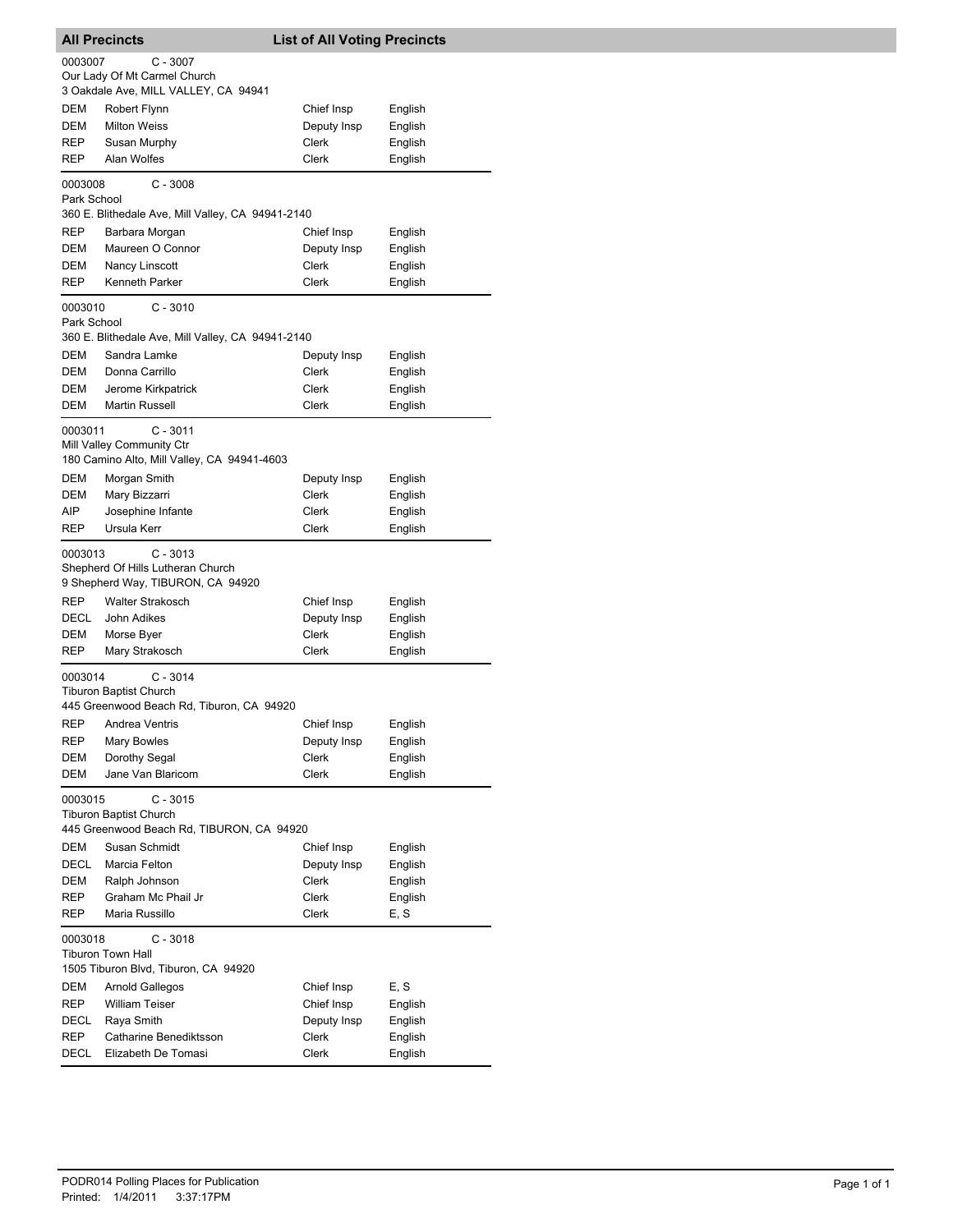| <b>All Precincts</b>              |                                                                                              | <b>List of All Voting Precincts</b> |                    |
|-----------------------------------|----------------------------------------------------------------------------------------------|-------------------------------------|--------------------|
| 0003020<br><b>Bel Aire School</b> | $C - 3020$                                                                                   |                                     |                    |
|                                   | 277 Karen Way, TIBURON, CA 94920                                                             |                                     |                    |
| REP                               | Roy Benvenuti                                                                                | Chief Insp                          | English            |
| <b>REP</b>                        | Sue Benvenuti                                                                                | Deputy Insp                         | English            |
| DECL<br>REF                       | Glenn Felton<br>Diana Williams                                                               | Clerk<br>Clerk                      | English            |
|                                   |                                                                                              |                                     | English            |
| 0003021                           | $C - 3021$<br><b>Belvedere Community Center</b>                                              |                                     |                    |
|                                   | Community Road, Belvedere, CA 94920                                                          |                                     |                    |
| DEM                               | Alwyn Aled Hughes Jr                                                                         | Chief Insp                          | English            |
| REP<br>REP                        | Vicki Kay Finley<br>Ida Mae H Berg                                                           | Deputy Insp<br>Clerk                | English<br>English |
| DEM                               | Christina Dewey                                                                              | Clerk                               | English            |
| <b>REP</b>                        | Lucy Walton                                                                                  | Clerk                               | English            |
| 0003022                           | $C - 3022$                                                                                   |                                     |                    |
|                                   | <b>Tam Valley Community Ctr</b><br>203 Marin Ave, Mill Valley, CA 94941-4068                 |                                     |                    |
| DEM                               | Lynn Eichinger                                                                               | Chief Insp                          | English            |
| DEM                               | Florence L Hering                                                                            | Clerk                               | English            |
| DEM                               | Yolanda Hylkema                                                                              | Clerk                               | English            |
| DEM                               | Hendrik Idzerda                                                                              | Clerk                               | English            |
| DECL                              | <b>Richard Wallace</b>                                                                       | Clerk                               | English            |
| 0003023                           | $C - 3023$<br>Almonte Improvement Club<br>Almonte & Wisteria Way, Mill Valley, CA 94941-4138 |                                     |                    |
| REP                               | David Porter Jones                                                                           | Chief Insp                          | English            |
| DECL                              | <b>Thomas Gallaher</b>                                                                       | Deputy Insp                         | English            |
| REP                               | Fredericka Cobey                                                                             | Clerk                               | English            |
| REP                               | Michael Maguire                                                                              | Clerk                               | English            |
| 0003024                           | $C - 3024$<br>Tam Valley Community Ctr<br>203 Marin Ave, Mill Valley, CA 94941-4068          |                                     |                    |
| DEM                               | James Adams                                                                                  | Deputy Insp                         | English            |
| DECL                              | <b>Beth Brandes</b>                                                                          | Clerk                               | English            |
| DECL                              | Paulette Lueke                                                                               | Clerk                               | English            |
| REP                               | Donald Potter                                                                                | Clerk                               | English            |
| 0003025                           | $C - 3025$<br>Almonte Improvement Club                                                       |                                     |                    |
|                                   | Almonte & Wisteria Way, Mill Valley, CA 94941-4138                                           |                                     |                    |
| DEM                               | Joshua Knox                                                                                  | Deputy Insp                         | English            |
| DEM                               | Rita Hagen                                                                                   | Clerk                               | English            |
| DEM                               | James Hill                                                                                   | Clerk                               | English            |
| 0003029                           | $C - 3029$<br>Marguerita C. Johnson Senior Center<br>640 Drake Ave, Marin City, CA 94965     |                                     |                    |
| DEM                               | <b>Bronwen Proust</b>                                                                        | Chief Insp                          | English            |
| <b>DECL</b>                       | <b>Robert Williams</b>                                                                       | Deputy Insp                         | English            |
| DEM                               | Donald Haaga                                                                                 | Clerk                               | English            |
| DEM                               | <b>Sheryl Mathis</b>                                                                         | Clerk                               | English            |
| DEM                               | Ann T Nguyen-Do                                                                              | Clerk                               | E, V               |
| 0003030                           | $C - 3030$<br><b>Strawberry Shores Office</b><br>111 Seminary Dr., MILL VALLEY, CA 94941     |                                     |                    |
| DEM                               | John Kraus                                                                                   | Chief Insp                          | English            |
| DECL                              | Roy Harvey                                                                                   | Deputy Insp                         | English            |
| DECL                              | <b>Beverly Kern</b>                                                                          | Clerk                               | English            |
|                                   | Sara Solli                                                                                   | Clerk                               | English            |
| REP                               | Barbara Ann Wetzell                                                                          | Clerk                               | English            |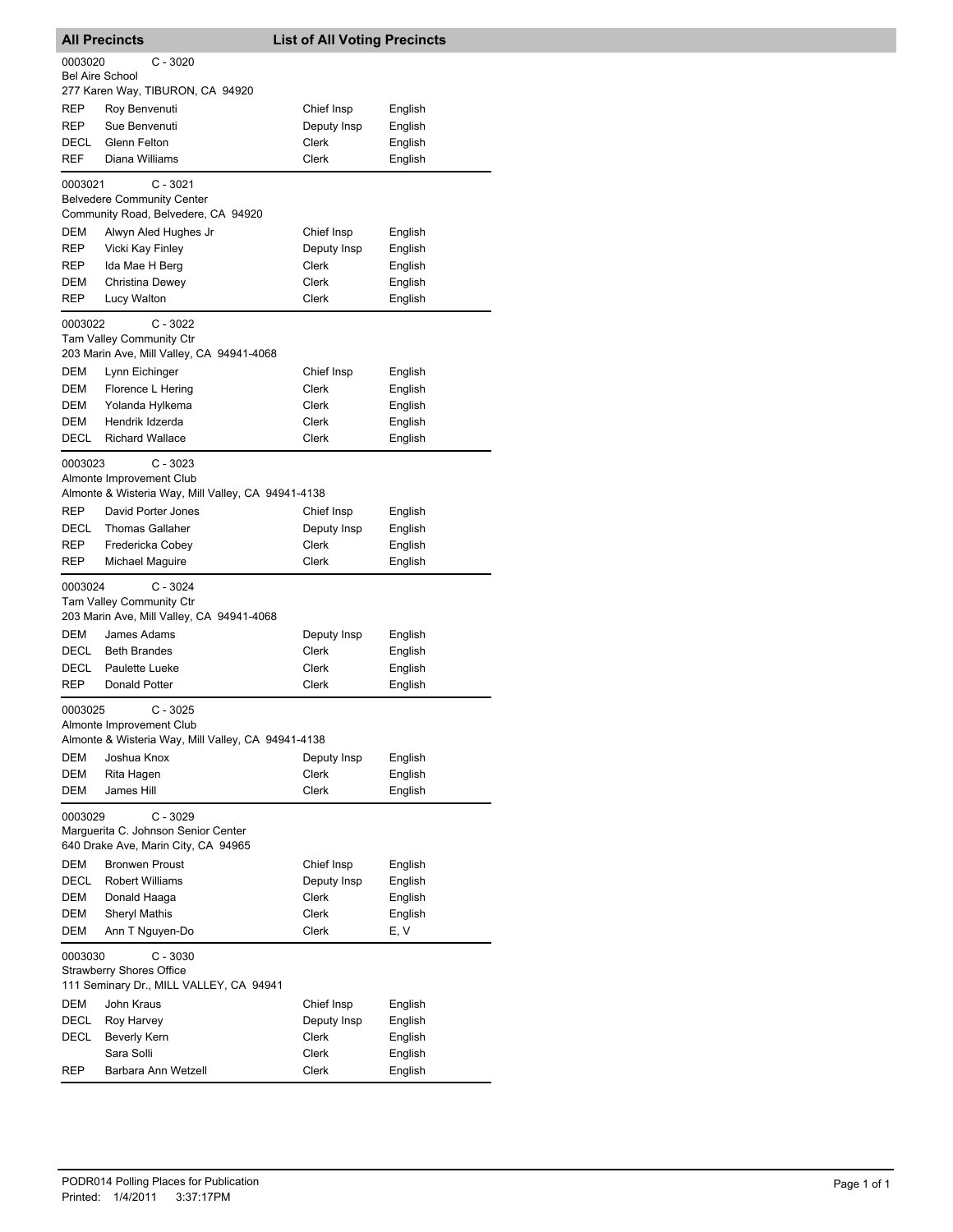|                         | <b>All Precincts</b>                                                               | <b>List of All Voting Precincts</b> |                    |
|-------------------------|------------------------------------------------------------------------------------|-------------------------------------|--------------------|
| 0003031                 | C - 3031<br>So Marin Fire Protection Dist                                          |                                     |                    |
|                         | 308 Reed Blvd, MILL VALLEY, CA 94941<br>Robert Van Deusen                          |                                     |                    |
| <b>DEM</b>              | Lynda Moore                                                                        | Chief Insp<br>Deputy Insp           | English<br>English |
| DEM                     | <b>Hillary Adams</b>                                                               | Clerk                               | English            |
| DEM                     | Gloria Di Biase                                                                    | <b>Clerk</b>                        | English            |
| 0003032                 | $C - 3032$<br>Tiburon Baptist Church<br>445 Greenwood Beach Rd, TIBURON, CA 94920  |                                     |                    |
| DEM                     | Rachel Conine                                                                      | Deputy Insp                         | English            |
| DEM                     | John Driscoll                                                                      | <b>Clerk</b>                        | English            |
| DEM                     | <b>Traute Eckersdorff</b>                                                          | Clerk                               | English            |
| 0003104                 | 3104<br>Star Of Sea Catholic Church<br>180 Harrison Ave, SAUSALITO, CA 94965       |                                     |                    |
| REP                     | Jean Comerford                                                                     | Deputy Insp                         | English            |
| REP                     | Julia Greene                                                                       | Clerk                               | English            |
| DEM                     | Gloria Magee                                                                       | <b>Clerk</b>                        | E, S               |
| 0003105                 | 3105<br>Sausalito City Hall<br>420 Litho Street, SAUSALITO, CA 94965               |                                     |                    |
| REP                     | Marysia Kolipinski                                                                 | Deputy Insp                         | English            |
| REP                     | Monika Kolipinski                                                                  | Clerk                               | English            |
| <b>REP</b>              | Zofia Kolipinski                                                                   | <b>Clerk</b>                        | English            |
| 0003204                 | 3204<br>Mill Valley City Hall<br>26 Corte Madera Ave, MILL VALLEY, CA 94941        |                                     |                    |
| REP                     | Elinor Franchetti                                                                  | Chief Insp                          | English            |
| REP                     | <b>Bruno Franchetti</b>                                                            | Deputy Insp                         | English            |
| DECL                    | Jenny Lee                                                                          | Clerk                               | English            |
| DEM                     | Sandra Rodgers                                                                     | Clerk                               | English            |
| 0003207                 | 3207<br>Our Lady Of Mt Carmel Church<br>3 Oakdale Ave, MILL VALLEY, CA 94941       |                                     |                    |
| DEM                     | Zoe Borkowski                                                                      | Deputy Insp                         | English            |
| DEM                     | Lynn Breger                                                                        | Clerk                               | English            |
|                         | Jasper Goldberg                                                                    | Clerk                               | English            |
| DECL                    | Kanungnid Windy                                                                    | Clerk                               | English            |
| 0003216<br>The Redwoods | 3216<br>40 Camino Alto, MILL VALLEY, CA 94941                                      |                                     |                    |
| DEM                     | Warren Uhte                                                                        | Chief Insp                          | English            |
| DEM                     | Elizabeth Moody                                                                    | Deputy Insp                         | English            |
| DEM                     | Mary Ann Rozen                                                                     | Clerk                               | English            |
| DEM                     | Genevieve Sorensen                                                                 | <b>Clerk</b>                        | English            |
| 0003304                 | 3304<br><b>Tiburon Town Hall</b><br>1505 Tiburon Blvd, Tiburon, CA 94920           |                                     |                    |
| AIP                     | Sandra Macleod White                                                               | Deputy Insp                         | English            |
| REP                     | Florence Eder                                                                      | Clerk                               | English            |
| DEM                     | Ronald Skellenger                                                                  | Clerk                               | English            |
| 0003503                 | 3503<br>Tam Valley Community Ctr<br>203 Marin Ave, Mill Valley, CA 94941-4068      |                                     |                    |
| DEM                     | Joann Mannion                                                                      | Deputy Insp                         | English            |
| REP                     | Gail Cassee                                                                        | Clerk                               | E, S               |
| DEM                     | Robert Mc Cully                                                                    | Clerk                               | English            |
| 0003601                 | 3601<br>Marguerita C. Johnson Senior Center<br>640 Drake Ave, Marin City, CA 94965 |                                     |                    |
| DEM<br>GRN              | Ava Tate<br>Eric Overholt                                                          | Deputy Insp<br>Clerk                | English<br>English |
|                         |                                                                                    |                                     |                    |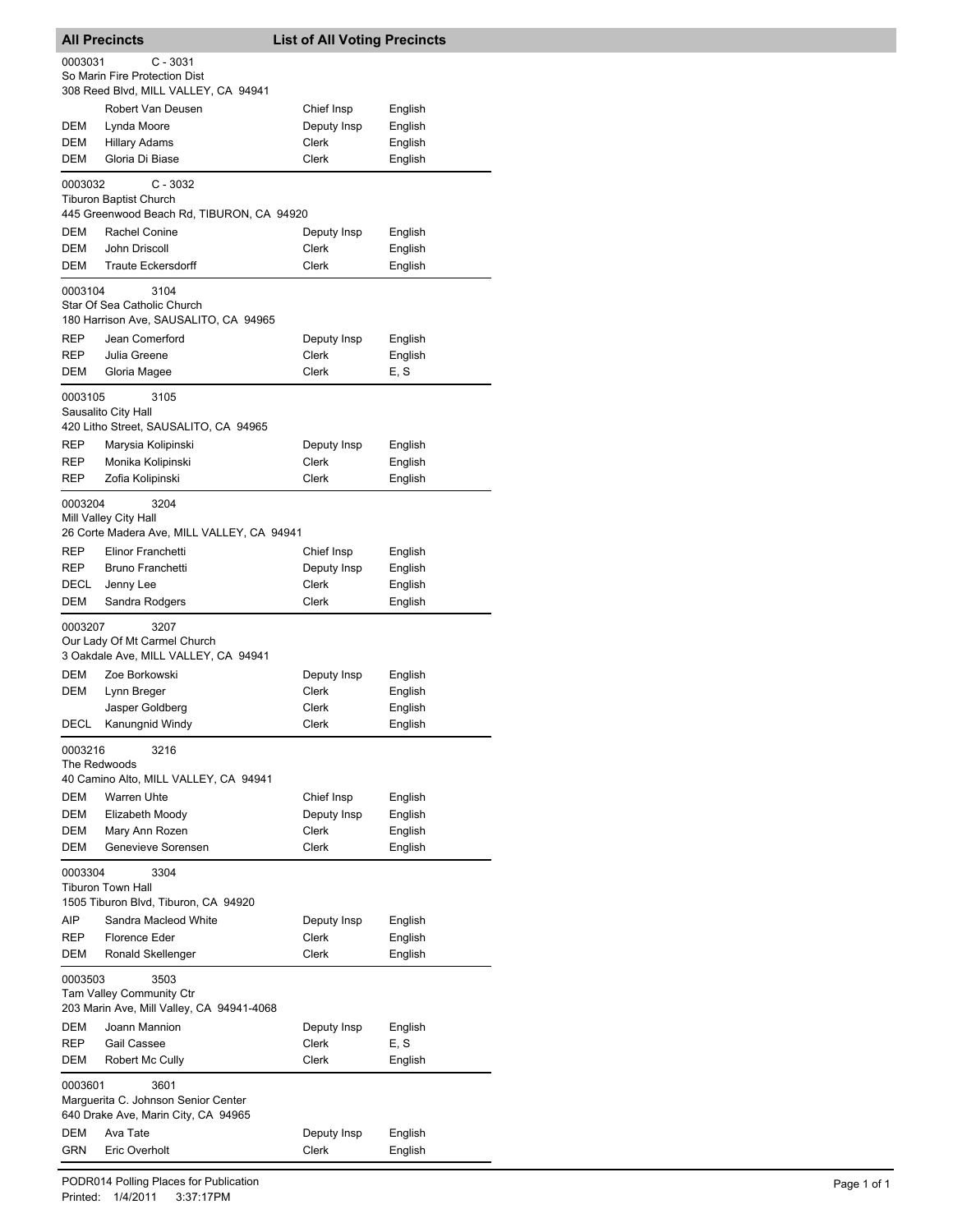| <b>All Precincts</b>                                                                                     |                                                                                                     | <b>List of All Voting Precincts</b> |         |  |  |
|----------------------------------------------------------------------------------------------------------|-----------------------------------------------------------------------------------------------------|-------------------------------------|---------|--|--|
| 0003705                                                                                                  | 3705<br>Marin Amateur Radio Club<br>27 Shell Rd, MILL VALLEY, CA 94941                              |                                     |         |  |  |
| DEM                                                                                                      | Alan Hersh                                                                                          | Chief Insp                          | English |  |  |
| DEM                                                                                                      | Michael Kenyon                                                                                      | Deputy Insp                         | English |  |  |
| DEM                                                                                                      | <b>Charles Crank</b>                                                                                | Clerk                               | English |  |  |
| DECL                                                                                                     | Patricia Deadder                                                                                    | <b>Clerk</b>                        | English |  |  |
| 0004002                                                                                                  | $C - 4002$<br>Pt. Reyes Fire Station                                                                |                                     |         |  |  |
|                                                                                                          | 4th & B St, Point Reyes, CA 94956                                                                   |                                     |         |  |  |
| DEM                                                                                                      | Joan Haley                                                                                          | Chief Insp                          | English |  |  |
| DEM                                                                                                      | <b>Alice Rantos</b>                                                                                 | Deputy Insp                         | English |  |  |
| DEM                                                                                                      | Merilee Colton                                                                                      | Clerk                               | English |  |  |
| DECL                                                                                                     | Alexander Hughes                                                                                    | Clerk                               | E, S    |  |  |
| DEM                                                                                                      | Kenneth Knabe                                                                                       | Clerk                               | English |  |  |
| 0004003                                                                                                  | $C - 4003$<br><b>Tomales Regional History Center</b><br>26701 State Route 1, Tomales, CA 94971-0262 |                                     |         |  |  |
| REP                                                                                                      | Anna Jensen                                                                                         | Chief Insp                          | English |  |  |
| REP                                                                                                      | Barbara Taddei                                                                                      | Deputy Insp                         | English |  |  |
| REP                                                                                                      | <b>Elizabeth Mitchell</b>                                                                           | <b>Clerk</b>                        | English |  |  |
| DECL                                                                                                     | Kathleen Sartori                                                                                    | Clerk                               | English |  |  |
|                                                                                                          | $C - 4005$<br>0004005<br><b>Inverness Fire House</b><br>50 Inverness Way, INVERNESS, CA 94937       |                                     |         |  |  |
| GRN                                                                                                      | Katherine Anderson                                                                                  | Chief Insp                          | English |  |  |
| DEM                                                                                                      | Neoma Joan Stumpf                                                                                   | Deputy Insp                         | English |  |  |
| DEM                                                                                                      | Susan Lincoln                                                                                       | Clerk                               | English |  |  |
| <b>GRN</b>                                                                                               | Christopher Lish                                                                                    | Clerk                               | E, S    |  |  |
| 0004006                                                                                                  | $C - 4006$                                                                                          |                                     |         |  |  |
| Nicasio School                                                                                           | 5555 Nicasio Valley Rd, Nicasio, CA 94946                                                           |                                     |         |  |  |
| DEM                                                                                                      | Kimberly Wallach                                                                                    | Chief Insp                          | English |  |  |
| DEM                                                                                                      | Mimi Lewis                                                                                          | Deputy Insp                         | English |  |  |
| REP                                                                                                      | Leslie Gompertz                                                                                     | Clerk                               | English |  |  |
| DEM                                                                                                      | Antonia Van Becker                                                                                  | Clerk                               | English |  |  |
| $C - 4010$<br>0004010<br>Wild Horse Valley Clubhouse<br>110 Wild Horse Valley Dr. NOVATO, CA 94947       |                                                                                                     |                                     |         |  |  |
| DEM                                                                                                      | George Minor                                                                                        | Chief Insp                          | English |  |  |
| DEM                                                                                                      | <b>Robert Bolick</b>                                                                                | Deputy Insp                         | English |  |  |
| DEM                                                                                                      | James Lamb                                                                                          | Clerk                               | English |  |  |
| DEM                                                                                                      | William Londeree Jr                                                                                 | Clerk                               | English |  |  |
| $C - 4012$<br>0004012<br>Muir Beach Community Center<br>19 Seacape Dr, Muir Beach, CA 94965              |                                                                                                     |                                     |         |  |  |
| DEM                                                                                                      | Nancy Knox                                                                                          | Chief Insp                          | English |  |  |
| DEM                                                                                                      | Kathryn Sward                                                                                       | Deputy Insp                         | English |  |  |
| <b>REP</b>                                                                                               | Arlene Robertson                                                                                    | Clerk                               | English |  |  |
| 0004015<br>C - 4015<br>Muir Woods Park Community Association<br>40 Ridge Ave, Mill Valley, CA 94941-1783 |                                                                                                     |                                     |         |  |  |
| GRN                                                                                                      | Henry Waschow                                                                                       | Chief Insp                          | English |  |  |
| DEM                                                                                                      | Cynthia Warren                                                                                      | Deputy Insp                         | English |  |  |
| DEM                                                                                                      | Michael Kotski                                                                                      | Clerk                               | English |  |  |
| <b>GRN</b>                                                                                               | Arnold Larsen                                                                                       | Clerk                               | English |  |  |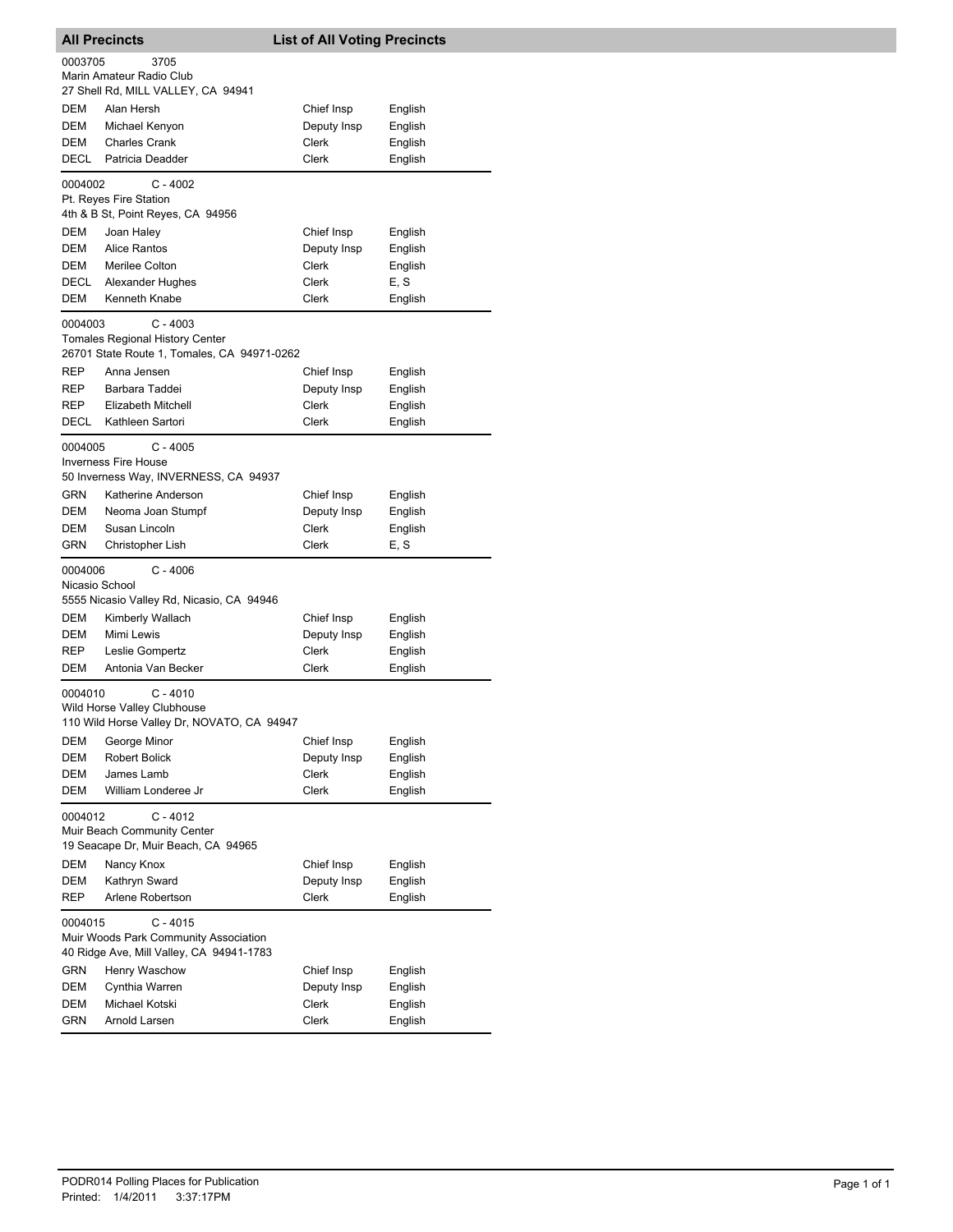| <b>All Precincts</b>                                                                                 |                                                                                              | <b>List of All Voting Precincts</b> |                    |  |
|------------------------------------------------------------------------------------------------------|----------------------------------------------------------------------------------------------|-------------------------------------|--------------------|--|
| 0004016                                                                                              | $C - 4016$                                                                                   |                                     |                    |  |
|                                                                                                      | Homestead Valley Community Ctr                                                               |                                     |                    |  |
|                                                                                                      | 315 Montford Ave, MILL VALLEY, CA 94941                                                      |                                     |                    |  |
| <b>REP</b>                                                                                           | <b>Edward Fuchs</b>                                                                          | Chief Insp                          | English            |  |
| DEM                                                                                                  | Annette Blanchard                                                                            | Deputy Insp                         | English            |  |
| DECL                                                                                                 | James Dority                                                                                 | Clerk                               | English            |  |
| REP                                                                                                  | Laurence Mark Friedman                                                                       | Clerk                               | English            |  |
| DEM                                                                                                  | Thomas Hoover Jr                                                                             | Clerk                               | English            |  |
| 0004017                                                                                              | $C - 4017$<br><b>Stinson Beach Community Center</b><br>30 Belvedere, STINSON BEACH, CA 94970 |                                     |                    |  |
| DEM                                                                                                  | Mary O Brien                                                                                 | Chief Insp                          | English            |  |
| <b>DEM</b>                                                                                           | Hathaway Watson III                                                                          | Deputy Insp                         | English            |  |
| LІВ                                                                                                  | Immo Gunzerodt                                                                               | Clerk                               | E, S               |  |
| DEM                                                                                                  | John Posadas III                                                                             | Clerk                               | English            |  |
| 0004019                                                                                              | $C - 4019$<br><b>Bolinas Community Center</b><br>Wharf Rd, Bolinas, CA 94924                 |                                     |                    |  |
| <b>DEM</b>                                                                                           | Cynthia Ann Rodriguez                                                                        | Chief Insp                          | English            |  |
|                                                                                                      | David Kimball                                                                                | Deputy Insp                         | English            |  |
| DEM                                                                                                  | Patricia Barton                                                                              | <b>Clerk</b>                        | English            |  |
|                                                                                                      | Barbara Kimball                                                                              | Clerk                               | English            |  |
| 0004020                                                                                              | $C - 4020$<br>Woodacre Improvement Club<br>1 Garden Way, WOODACRE, CA 94973                  |                                     |                    |  |
| DEM                                                                                                  | Jason Meyerson                                                                               | Chief Insp                          | E, S               |  |
| DEM                                                                                                  | Sherrie Grossi                                                                               | Deputy Insp                         | English            |  |
|                                                                                                      | Jack Freckmann                                                                               | Clerk                               | English            |  |
| GRN                                                                                                  | Ann Jones                                                                                    | Clerk                               | English            |  |
| DEM                                                                                                  | Kathryn Ospital                                                                              | Clerk                               | English            |  |
| $C - 4023$<br>0004023<br>Sinaloa School<br>2045 Vineyard Rd, Novato, CA 94947-3810                   |                                                                                              |                                     |                    |  |
| REP                                                                                                  | James Deering                                                                                | Chief Insp                          | English            |  |
| REP                                                                                                  | Ralph Schaber                                                                                | Deputy Insp                         | English            |  |
| DEM                                                                                                  | Jill Gregoire                                                                                | Clerk                               | English            |  |
| DEM                                                                                                  | Susan Zipp                                                                                   | Clerk                               | English            |  |
| 0004024                                                                                              | $C - 4024$<br>Corte Madera Recreation Center                                                 |                                     |                    |  |
|                                                                                                      | Tamalpais Dr, Corte Madera, CA 94925-1561                                                    |                                     |                    |  |
| DEM                                                                                                  | <b>Andrew Rusting</b>                                                                        | Chief Insp                          | English            |  |
| DECL                                                                                                 | James Moore                                                                                  | Deputy Insp                         | English            |  |
| DEM                                                                                                  | Raymond Donohue                                                                              | Clerk                               | English            |  |
| DEM                                                                                                  | David Moore                                                                                  | Clerk                               | English            |  |
| REP                                                                                                  | Virginia Moore                                                                               | Clerk                               | English            |  |
| $C - 4025$<br>0004025<br>Corte Madera Recreation Center<br>Tamalpais Dr, Corte Madera, CA 94925-1561 |                                                                                              |                                     |                    |  |
|                                                                                                      | William Weigand                                                                              | Deputy Insp                         | English            |  |
| DEM<br>DEM                                                                                           | Fred S Seiden<br>Rosalind S Seiden                                                           | Clerk<br>Clerk                      | English<br>English |  |
|                                                                                                      |                                                                                              |                                     |                    |  |
| 0004026<br>$C - 4026$<br>Corte Madera Recreation Center<br>Tamalpais Dr, Corte Madera, CA 94925-1561 |                                                                                              |                                     |                    |  |
| DEM                                                                                                  | Diane Mitchell                                                                               | Deputy Insp                         | English            |  |
| DEM                                                                                                  | Joan Fierberg                                                                                | Clerk                               | English            |  |
| DEM                                                                                                  | <b>Valerie Robbins</b>                                                                       | Clerk                               | English            |  |
| DEM                                                                                                  | Donna Williams                                                                               | Clerk                               | English            |  |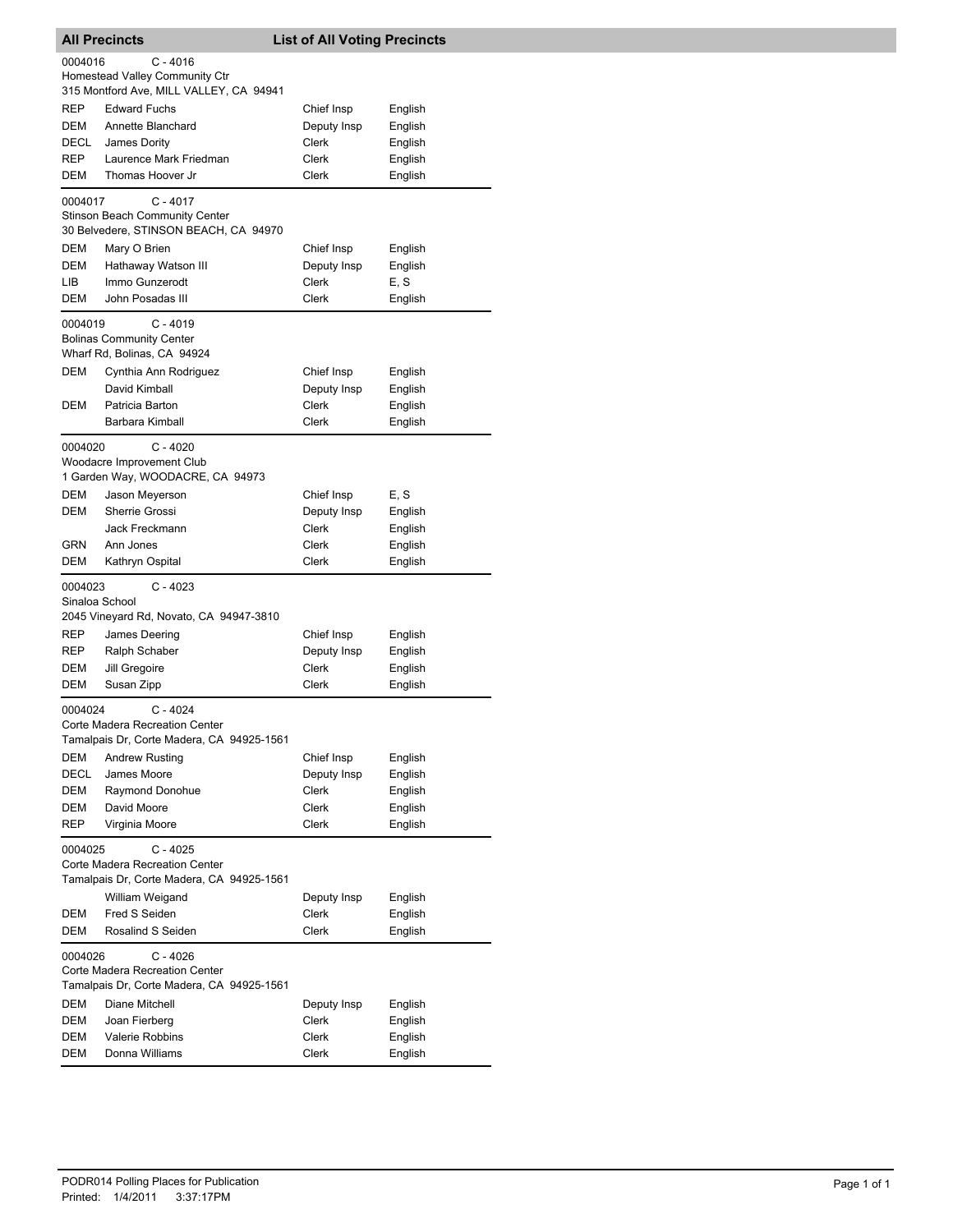| <b>All Precincts</b><br><b>List of All Voting Precincts</b>                                |                                                                                                |                           |                    |  |
|--------------------------------------------------------------------------------------------|------------------------------------------------------------------------------------------------|---------------------------|--------------------|--|
| 0004300                                                                                    | 4300<br>Homestead Valley Community Ctr<br>315 Montford Ave, MILL VALLEY, CA 94941              |                           |                    |  |
| <b>DEM</b>                                                                                 | <b>Bonnie Glaser</b>                                                                           | Deputy Insp               | English            |  |
| DEM                                                                                        | Diane Ellsworth                                                                                | Clerk                     | English            |  |
| DEM                                                                                        | Amelia Wright                                                                                  | Clerk                     | English            |  |
| 0004400                                                                                    | 4400<br>San Geronimo Valley Community Center<br>Sir Francis Drake Blvd, San Geronimo, CA 94963 |                           |                    |  |
| <b>DECL</b>                                                                                | David O Connor                                                                                 | Chief Insp                | English            |  |
| AIP                                                                                        | Philip Wadsworth                                                                               | Deputy Insp               | English            |  |
| DEM                                                                                        | James Archer                                                                                   | Clerk                     | English            |  |
| DEM                                                                                        | <b>Molly Lewis</b>                                                                             | Clerk                     | E, S               |  |
| DEM                                                                                        | Erika Zettl                                                                                    | Clerk                     | English            |  |
| 0004401                                                                                    | 4401<br>San Geronimo Valley Community Center<br>Sir Francis Drake Blvd, San Geronimo, CA 94963 |                           |                    |  |
| DEM                                                                                        | Sandra White                                                                                   | Deputy Insp               | English            |  |
| DEM                                                                                        | Mwanza Furaha                                                                                  | Clerk                     | English            |  |
| DEM                                                                                        | Melvyn Wright                                                                                  | Clerk                     | English            |  |
| 0004501<br><b>DEM</b>                                                                      | 4501<br>Pleasant Valley School<br>755 Sutro Ave, Novato, CA 94947<br>Frank Slater Jr           | Chief Insp                | E, S               |  |
| DEM                                                                                        | John Irvine                                                                                    | Deputy Insp               | English            |  |
| DEM                                                                                        | <b>Miriam Mills</b>                                                                            | Clerk                     | English            |  |
| DEM                                                                                        | Paul Shermantine                                                                               | Clerk                     | English            |  |
| 0004503                                                                                    | 4503<br>Presbyterian Church Of Novato<br>710 Wilson Ave, Novato, CA 94947                      |                           |                    |  |
| <b>REP</b>                                                                                 | Alan Burton                                                                                    | Chief Insp                | E, S               |  |
| DEM                                                                                        | Lauren Boyd                                                                                    | Deputy Insp               | English            |  |
| REP                                                                                        | Dennis Crinnion                                                                                | Clerk                     | English            |  |
| <b>REP</b>                                                                                 | Carolyn Jacobs                                                                                 | Clerk                     | English            |  |
| DEM                                                                                        | Paul Lindberg                                                                                  | Clerk                     | English            |  |
| 4600<br>0004600<br><b>Pickleweed Community Center</b><br>50 Canal St, SAN RAFAEL, CA 94901 |                                                                                                |                           |                    |  |
|                                                                                            | DEM John G Ortega                                                                              | Chief Insp                | E, S               |  |
| DEM                                                                                        | Susan Severin                                                                                  | Deputy Insp               | E, S               |  |
| DEM                                                                                        | Cuc Hang                                                                                       | Clerk                     | E, V               |  |
| DEM                                                                                        | Carlos Perez<br>Man Phan                                                                       | Clerk<br>Clerk            | E, S<br>E, V       |  |
| 4601<br>0004601<br><b>Pickleweed Community Center</b><br>50 Canal St, SAN RAFAEL, CA 94901 |                                                                                                |                           |                    |  |
| DEM                                                                                        | Maria Rodriguez                                                                                | Deputy Insp               | E, S               |  |
| DEM                                                                                        | Kathryn Burke                                                                                  | Clerk                     | English            |  |
| DECL<br><b>DEM</b>                                                                         | Clark Christensen<br>Carol Jolliffe                                                            | Clerk<br>Clerk            | English            |  |
| English<br>0004707<br>4707<br>Aegis Of Corte Madera                                        |                                                                                                |                           |                    |  |
| REP                                                                                        | 5555 Paradise Dr, Corte Madera, CA 94925-1800                                                  |                           |                    |  |
| DEM                                                                                        | Sue Ellen Raby<br><b>Christine Daniels</b>                                                     | Chief Insp<br>Deputy Insp | English<br>English |  |
| DEM                                                                                        | <b>Beverly Cupp</b>                                                                            | Clerk                     | English            |  |
| DEM                                                                                        | Ilka Normile                                                                                   | Clerk                     | English            |  |
| DECL                                                                                       | Susan Woodrum                                                                                  | Clerk                     | English            |  |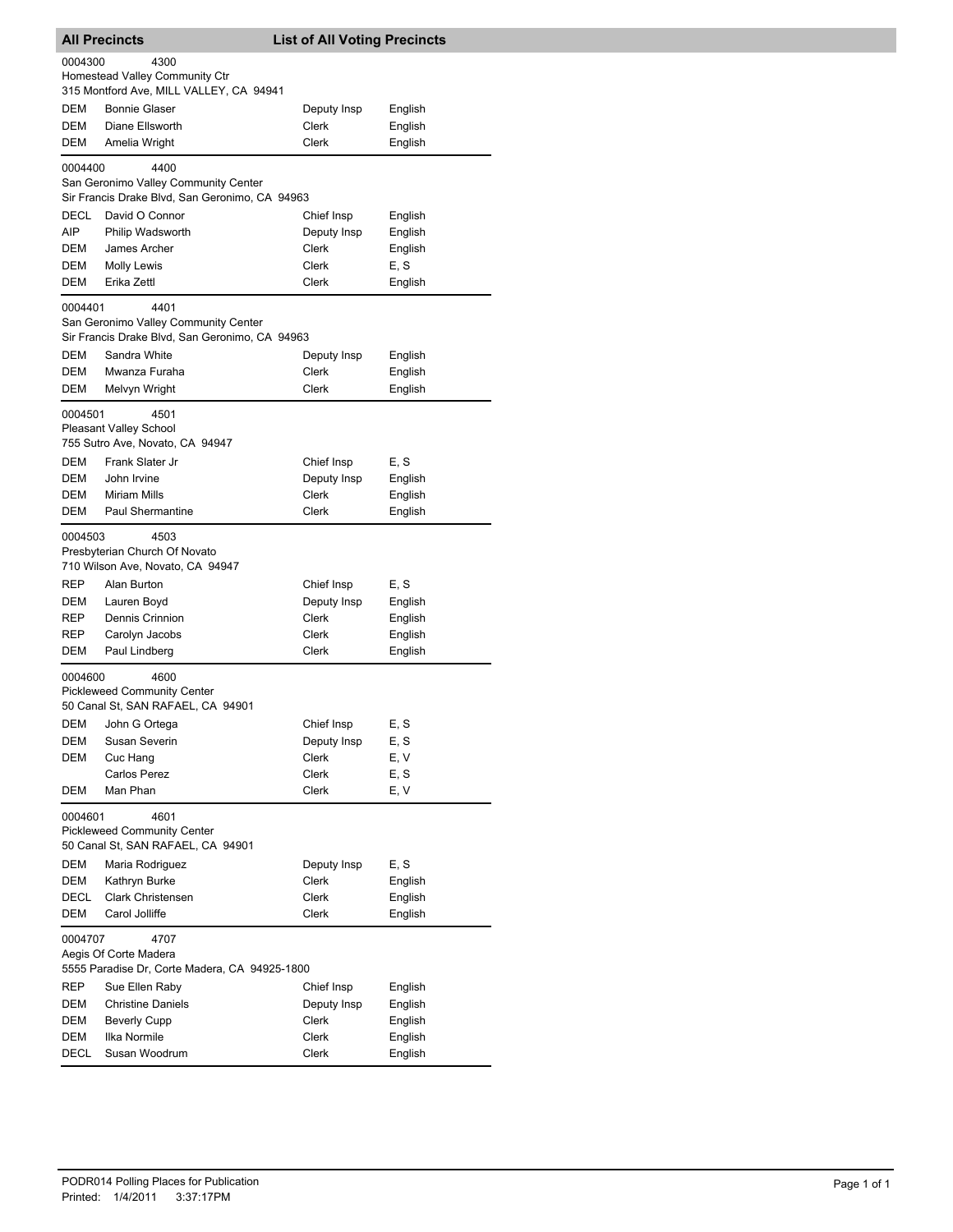| 0004708<br>4708<br>Aegis Of Corte Madera                                                                  |  |  |  |  |  |
|-----------------------------------------------------------------------------------------------------------|--|--|--|--|--|
|                                                                                                           |  |  |  |  |  |
| 5555 Paradise Dr, Corte Madera, CA 94925-1800                                                             |  |  |  |  |  |
| Benjamin Warren<br>Deputy Insp<br>English                                                                 |  |  |  |  |  |
| REP<br>Alberta Damas<br>Clerk<br>English                                                                  |  |  |  |  |  |
| <b>REP</b><br>Clerk<br>English<br><b>Stanley Damas</b>                                                    |  |  |  |  |  |
| 0004709<br>4709                                                                                           |  |  |  |  |  |
| Aegis Of Corte Madera                                                                                     |  |  |  |  |  |
| 5555 Paradise Dr, Corte Madera, CA 94925-1800<br><b>DECL</b><br>Galina Rumennik                           |  |  |  |  |  |
| Deputy Insp<br>English<br>DEM<br>Siv Hood<br>Clerk<br>English                                             |  |  |  |  |  |
| DEM<br>Ann Lunder<br>Clerk<br>English                                                                     |  |  |  |  |  |
| DEM<br>Kerry Mc Evoy<br>Clerk<br>English                                                                  |  |  |  |  |  |
| 0004800<br>4800                                                                                           |  |  |  |  |  |
| Larkspur Recreation Department                                                                            |  |  |  |  |  |
| 240 Doherty Drive, Larkspur, CA 94939                                                                     |  |  |  |  |  |
| DEM<br>George Davidson<br>Deputy Insp<br>English                                                          |  |  |  |  |  |
| DEM<br><b>Austin Blake</b><br>Clerk<br>English<br><b>REP</b><br>Clerk<br>English<br><b>Bruce Dapprich</b> |  |  |  |  |  |
| Herman Pettigrew<br>Clerk<br>English<br>DECL                                                              |  |  |  |  |  |
|                                                                                                           |  |  |  |  |  |
| 4806<br>0004806<br>Larkspur Courts Condominiums                                                           |  |  |  |  |  |
| 100 Old Quarry Road, Larkspur, CA 94939-2201                                                              |  |  |  |  |  |
| <b>REP</b><br><b>Robert Gonzalez</b><br>Chief Insp<br>English                                             |  |  |  |  |  |
| <b>Robert Gonzalez</b><br>Deputy Insp<br>English                                                          |  |  |  |  |  |
| DEM<br><b>Marion Donohue</b><br>Clerk<br>English                                                          |  |  |  |  |  |
| DEM<br>Doris Gresl<br>Clerk<br>English                                                                    |  |  |  |  |  |
| $C - 5002$<br>0005002                                                                                     |  |  |  |  |  |
| <b>Bahia Clubhouse</b><br>3008 Topaz Drive, Novato, CA 94945-1547                                         |  |  |  |  |  |
| DEM<br><b>Barnett Bando</b><br>Chief Insp<br>English                                                      |  |  |  |  |  |
| DEM<br>Robert Farnham<br>Deputy Insp<br>English                                                           |  |  |  |  |  |
| DEM<br>Lisa Farnham<br>Clerk<br>English                                                                   |  |  |  |  |  |
| DEM<br><b>Shirley Printz</b><br>Clerk<br>English                                                          |  |  |  |  |  |
| $C - 5003$<br>0005003                                                                                     |  |  |  |  |  |
| <b>Novato School District Offices</b>                                                                     |  |  |  |  |  |
| 1015 Seventh St, Novato, CA 94945-2228                                                                    |  |  |  |  |  |
| DEM<br>Linda Goheen<br>Chief Insp<br>English<br><b>Bruce Cochran</b><br>English<br>DEM<br>Deputy Insp     |  |  |  |  |  |
| <b>Beatrice Cooper</b><br>Clerk<br>English<br>DEM                                                         |  |  |  |  |  |
| Clerk<br>English<br><b>REP</b><br>Milena Jurjevich                                                        |  |  |  |  |  |
| Joseph Spillman<br>DEM<br><b>Clerk</b><br>English                                                         |  |  |  |  |  |
| $C - 5004$<br>0005004                                                                                     |  |  |  |  |  |
| Novato Library                                                                                            |  |  |  |  |  |
| 1720 Novato Blvd, Novato, CA 94947-3049                                                                   |  |  |  |  |  |
| Chief Insp<br>REP<br>Mary Whitney<br>English<br>Ronald Whitney<br>Deputy Insp                             |  |  |  |  |  |
| REP<br>English<br>Clerk<br>REP<br>Michele Ellen Hague<br>English                                          |  |  |  |  |  |
| Clerk<br>E, S<br>REP<br>Mary Tucker                                                                       |  |  |  |  |  |
| $C - 5005$<br>0005005                                                                                     |  |  |  |  |  |
| Novato School District Offices                                                                            |  |  |  |  |  |
| 1015 Seventh St, Novato, CA 94945-2228                                                                    |  |  |  |  |  |
| DEM<br>Brian Woodson<br>Deputy Insp<br>English                                                            |  |  |  |  |  |
| REP<br>David Riegler<br>Clerk<br>English                                                                  |  |  |  |  |  |
| DECL<br>Barbara Ann Smith-Cortrel<br>Clerk<br>English                                                     |  |  |  |  |  |
| $C - 5006$<br>0005006                                                                                     |  |  |  |  |  |
| Atria Tamalpais Senior Living<br>853 Tamalpais Ave, NOVATO, CA 94947                                      |  |  |  |  |  |
| DECL<br>Margaret Stein<br>Chief Insp<br>English                                                           |  |  |  |  |  |
| DEM<br><b>Richard Stafford</b><br>Deputy Insp<br>English                                                  |  |  |  |  |  |
| DEM<br>Tomaline Hudson<br>Clerk<br>English                                                                |  |  |  |  |  |
| DEM<br><b>Charlotte Lewis</b><br>Clerk<br>English                                                         |  |  |  |  |  |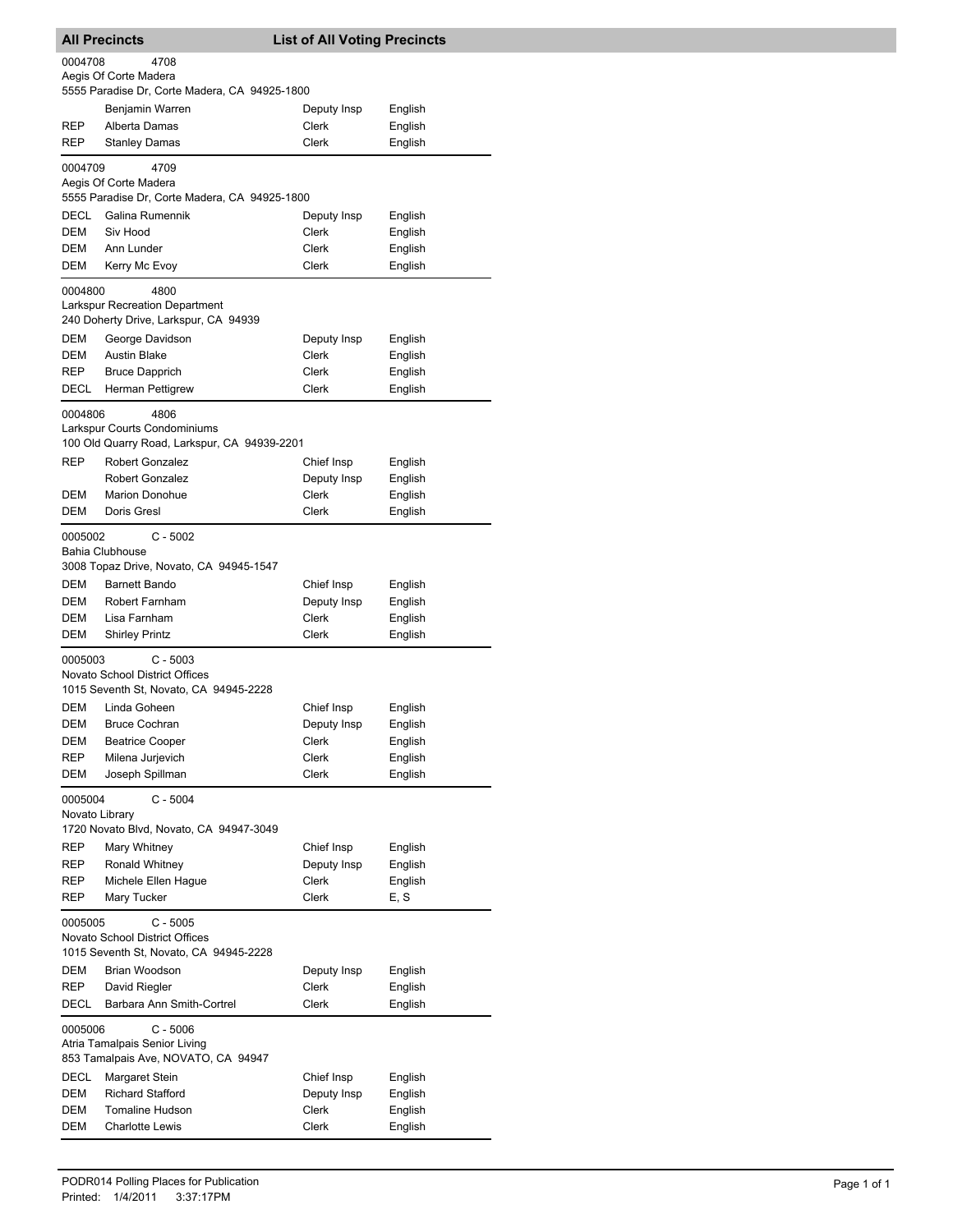| <b>All Precincts</b>                                                                               |                                                                                   | <b>List of All Voting Precincts</b> |                            |
|----------------------------------------------------------------------------------------------------|-----------------------------------------------------------------------------------|-------------------------------------|----------------------------|
| 0005007                                                                                            | C - 5007<br>Hill Community Room<br>1560 Hill Road, Novato, CA 94947-4002          |                                     |                            |
| REP<br>REP<br>DEM                                                                                  | Harvey Perryman<br>Gloria Perryman<br>Mary Bicknell                               | Chief Insp<br>Deputy Insp<br>Clerk  | English<br>English<br>E, S |
| GRN<br>DEM                                                                                         | Doris Enberg<br>Rose Stewart                                                      | Clerk<br>Clerk                      | English<br>English         |
| 0005008                                                                                            | $C - 5008$<br><b>Hill Community Room</b><br>1560 Hill Road, Novato, CA 94947-4002 |                                     |                            |
| <b>REF</b>                                                                                         | <b>Michael Harris</b>                                                             | Deputy Insp                         | English                    |
| DEM                                                                                                | Silvia Amador                                                                     | Clerk                               | E, S                       |
| DEM<br>DEM                                                                                         | Donald Edwards<br>Arlene Finn                                                     | Clerk<br>Clerk                      | English<br>English         |
| 0005009                                                                                            | $C - 5009$<br>Lu Sutton School<br>1800 Center Rd, NOVATO, CA 94947                |                                     |                            |
| REP                                                                                                | David Reed                                                                        | Chief Insp                          | English                    |
| REP                                                                                                | Margaret Keith                                                                    | Deputy Insp                         | English                    |
| REP                                                                                                | <b>Ruth Darling</b>                                                               | Clerk                               | English                    |
|                                                                                                    | Jeannie Delamater                                                                 | Clerk                               | English                    |
| 0005011                                                                                            | $C - 5011$<br>Novato Human Needs Center<br>1907 Novato Blvd, NOVATO, CA 94947     |                                     |                            |
| DEM                                                                                                | Jennifer Welsch                                                                   | Chief Insp                          | English                    |
| DEM                                                                                                | Raymond Young                                                                     | Deputy Insp                         | English                    |
| DEM<br>REF                                                                                         | Kaela Garbarino<br><b>Todd Smith</b>                                              | <b>Clerk</b><br><b>Clerk</b>        | English<br>English         |
| 0005012                                                                                            | $C - 5012$<br>Novato Human Needs Center<br>1907 Novato Blvd, NOVATO, CA 94947     |                                     |                            |
| DEM                                                                                                | Donald Henry Greenfield                                                           | Deputy Insp                         | English                    |
| DEM                                                                                                | <b>Richard Abold</b>                                                              | Clerk                               | English                    |
| DECL                                                                                               | Judith Ahuja                                                                      | Clerk                               | E, S                       |
| REP                                                                                                | Dianne Copland                                                                    | Clerk                               | English                    |
| $C - 5013$<br>0005013<br>All Saints Lutheran Church<br>2 San Marin Dr, Novato, CA 94945-1118       |                                                                                   |                                     |                            |
| DEM                                                                                                | Michael Patrick                                                                   | Chief Insp                          | E, S                       |
| DECL                                                                                               | Stephen J Parker                                                                  | Deputy Insp                         | English                    |
| DEM                                                                                                | <b>Bryan Garbutt</b>                                                              | Clerk                               | English                    |
| <b>DEM</b>                                                                                         | Renee Landstrom                                                                   | <b>Clerk</b>                        | English                    |
| 0005015<br>$C - 5015$<br>Marin Valley Mobile Country Club<br>100 Marin Valley Dr, NOVATO, CA 94949 |                                                                                   |                                     |                            |
| REP                                                                                                | <b>Everett Farey</b>                                                              | Chief Insp                          | English                    |
| DEM                                                                                                | Juanita Reynolds                                                                  | Deputy Insp                         | English                    |
| DECL                                                                                               | Leonard Gaskell                                                                   | Clerk                               | English                    |
| REP                                                                                                | <b>Barbara Morrisey</b>                                                           | Clerk                               | English                    |
| $C - 5016$<br>0005016<br>No Marin Water District Ofc                                               |                                                                                   |                                     |                            |
| DECL                                                                                               | Redwood Hwy & Rush Creek PI, Novato, CA 94945-2426<br>Fred Fogh                   | Chief Insp                          | English                    |
| DEM                                                                                                | Lee Pogetto                                                                       | Deputy Insp                         | English                    |
| DECL                                                                                               | <b>Ernest Beyer</b>                                                               | Clerk                               | English                    |
| DEM                                                                                                | Madeleine Andrea Jensen                                                           | Clerk                               | English                    |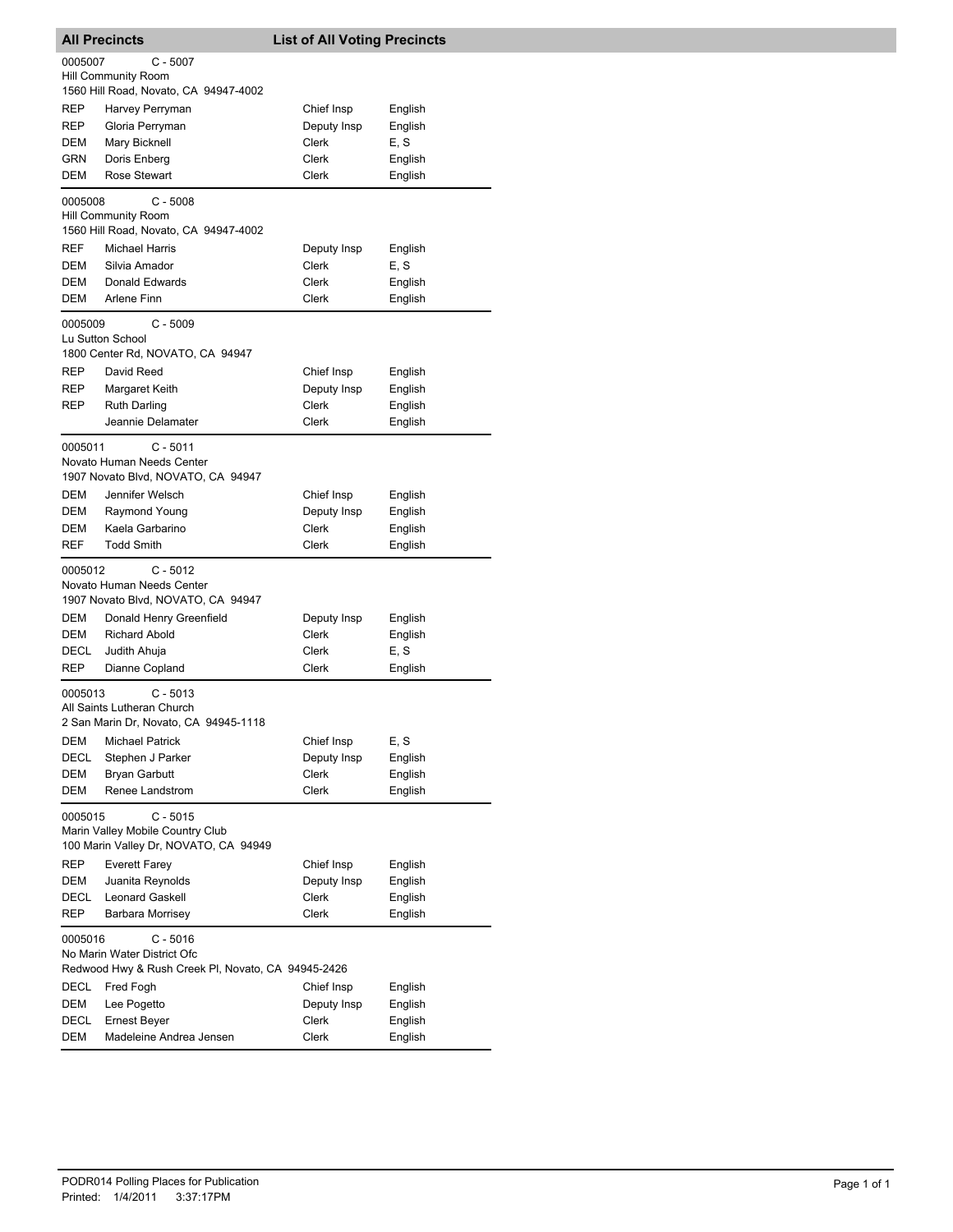| <b>All Precincts</b>                                                                       |                                                                                                          | <b>List of All Voting Precincts</b> |                    |  |
|--------------------------------------------------------------------------------------------|----------------------------------------------------------------------------------------------------------|-------------------------------------|--------------------|--|
| 0005018                                                                                    | $C - 5018$<br>Los Robles Mobile Home Park<br>100 Roblar Dr, Novato, CA 94949-6133                        |                                     |                    |  |
| DEM                                                                                        | Bernard Meyers                                                                                           | Chief Insp                          | English            |  |
| REP                                                                                        | Iva Conrad                                                                                               | Deputy Insp                         | English            |  |
| REP                                                                                        | Dorothy Mc Nutt                                                                                          | Clerk                               | English            |  |
| REP                                                                                        | Kathleen Wata                                                                                            | Clerk                               | English            |  |
| 0005019                                                                                    | $C - 5019$<br><b>Hamilton Arts Center</b><br>500 Palm Dr, Novato, CA 94949-5004                          |                                     |                    |  |
| <b>REP</b>                                                                                 | Donald Violin                                                                                            | Chief Insp                          | English            |  |
| DECL                                                                                       | <b>Christine Rice</b>                                                                                    | Deputy Insp                         | English            |  |
| DEM                                                                                        | Hans Mueller                                                                                             | Clerk                               | English            |  |
| DEM                                                                                        | Eileen O Neill                                                                                           | Clerk                               | English            |  |
| DEM                                                                                        | Vannessa Rostchild                                                                                       | Clerk                               | English            |  |
| 0005020<br>DEM                                                                             | $C - 5020$<br>Presbyterian Church Of Novato<br>710 Wilson Ave, Novato, CA 94947<br><b>Connie Fischer</b> |                                     |                    |  |
| REP                                                                                        |                                                                                                          | Deputy Insp<br>Clerk                | English            |  |
| DEM                                                                                        | Stephany Burton<br>Danielle Fontaine                                                                     | <b>Clerk</b>                        | English<br>English |  |
|                                                                                            |                                                                                                          |                                     |                    |  |
| 0005022                                                                                    | $C - 5022$<br><b>Bel Marin Community Center</b><br>4 Montego Key, Novato, CA 94949-5301                  |                                     |                    |  |
| DEM                                                                                        | James Hollingshead                                                                                       | Chief Insp                          | English            |  |
| REP                                                                                        | Robert Panico                                                                                            | Deputy Insp                         | English            |  |
| REP                                                                                        | Jefferson Graves                                                                                         | Clerk                               | English            |  |
| DEM                                                                                        | Henry Lam                                                                                                | Clerk                               | English            |  |
| 0005023                                                                                    | $C - 5023$<br>Novato Fire Station #2                                                                     |                                     |                    |  |
|                                                                                            | 450 Atherton Ave-corner Olive, Novato, CA 94945-3461                                                     |                                     |                    |  |
| DEM                                                                                        | Jeffrey Zankel                                                                                           | Chief Insp                          | English            |  |
| DEM                                                                                        | <b>Brian Stompe</b>                                                                                      | Deputy Insp                         | English            |  |
| REP                                                                                        | Sallee Kiilerich                                                                                         | Clerk                               | English            |  |
| REP                                                                                        | Jon Ragatz                                                                                               | Clerk                               | English            |  |
| $C - 5024$<br>0005024<br>Novato Fire Station #2                                            |                                                                                                          |                                     |                    |  |
|                                                                                            | 450 Atherton Ave-corner Olive, Novato, CA 94945-3461                                                     |                                     |                    |  |
| DEM                                                                                        | Diane Amarillas                                                                                          | Deputy Insp                         | English            |  |
| REP<br>DEM                                                                                 | Theresa Baldini-Figone                                                                                   | Clerk<br>Clerk                      | English            |  |
| <b>DEM</b>                                                                                 | Nancy Caramagno<br>Karen Olson                                                                           | Clerk                               | English<br>English |  |
| 0005103<br>5103<br>Olive School                                                            |                                                                                                          |                                     |                    |  |
|                                                                                            | 629 Plum St-park Lot Off Olive, NOVATO, CA 94945                                                         |                                     |                    |  |
| DEM                                                                                        | Brenda Gates-Monasch                                                                                     | Chief Insp                          | English            |  |
| REP                                                                                        | Louis Lemos                                                                                              | Deputy Insp                         | E, S               |  |
| DEM                                                                                        | Janet Meyer                                                                                              | Clerk                               | English            |  |
| REP                                                                                        | <b>Diane Schneeweis</b>                                                                                  | Clerk                               | English            |  |
| 0005209<br>5209<br>Seventh Day Adventist Church<br>495 San Marin Dr, Novato, CA 94945-1335 |                                                                                                          |                                     |                    |  |
| DEM                                                                                        | <b>Archie Patton</b>                                                                                     | Chief Insp                          | English            |  |
| DEM                                                                                        | Robert Levin                                                                                             | Deputy Insp                         | English            |  |
| DEM                                                                                        | Monique Braud                                                                                            | Clerk                               | English            |  |
| DEM                                                                                        | Jennifer Lynn Guenthner                                                                                  | Clerk                               | English            |  |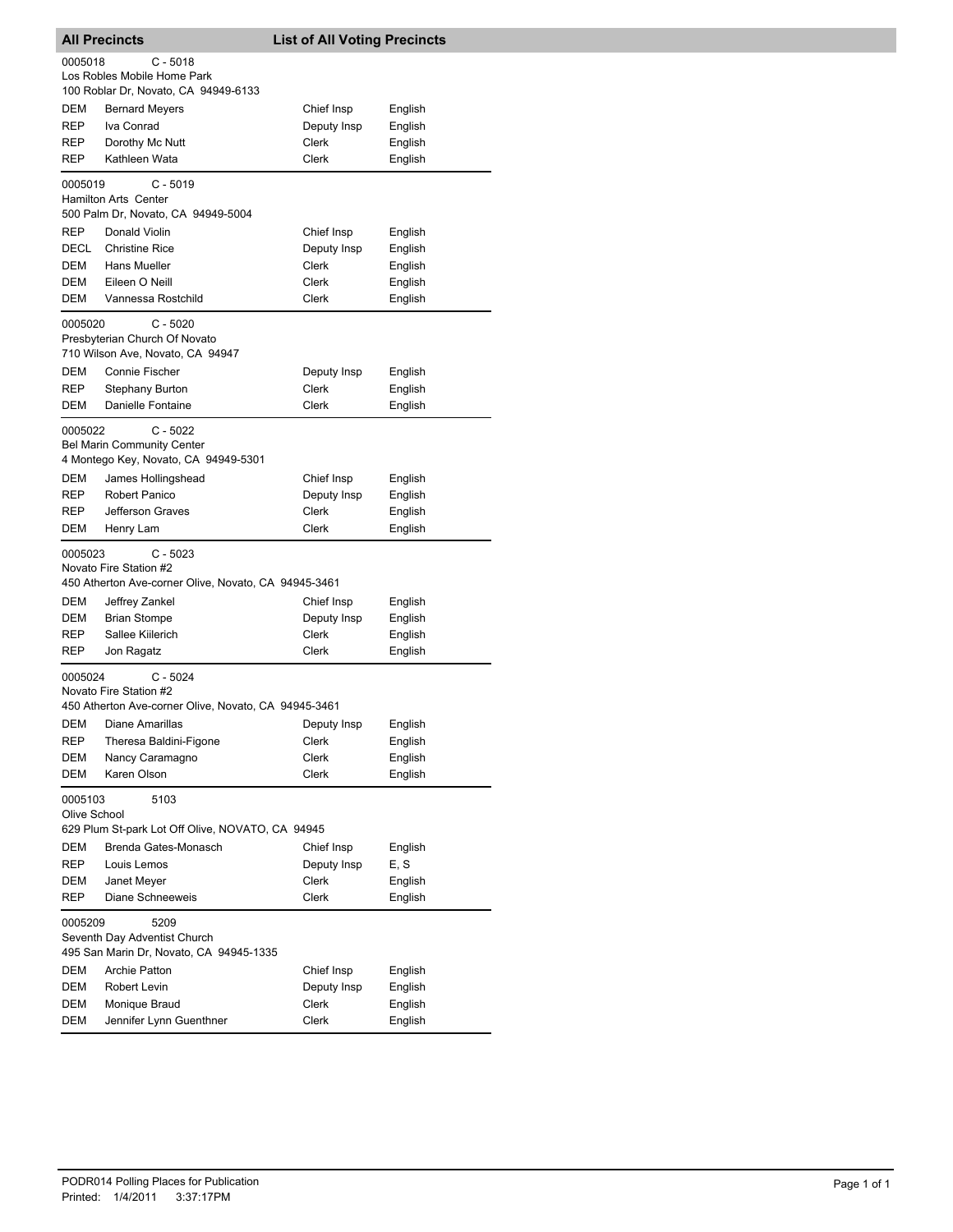| <b>All Precincts</b>                      |                                                                             | <b>List of All Voting Precincts</b> |                               |  |
|-------------------------------------------|-----------------------------------------------------------------------------|-------------------------------------|-------------------------------|--|
| 0005211                                   | 5211<br>United Methodist Church<br>1473 South Novato Blvd, NOVATO, CA 94947 |                                     |                               |  |
| <b>DEM</b><br><b>REP</b><br>DEM           | Alana Dubost<br>Margaret Kidder<br>Edgar De Van IV                          | Chief Insp<br>Deputy Insp<br>Clerk  | English<br>English<br>English |  |
| DEM<br>P&F                                | Kimberly Rostchild<br>Cat Woods                                             | Clerk<br>Clerk                      | English<br>English            |  |
| 0005213                                   | 5213<br>Lynwood School                                                      |                                     |                               |  |
| DECL                                      | 1320 Lynwood Dr, Novato, CA 94947-4629<br>James Clinton Waltermire          | Chief Insp                          | English                       |  |
| DECL<br>DECL                              | Nancy Jones<br><b>Randal Ewert</b>                                          | Deputy Insp<br>Clerk                | English<br>English            |  |
| DEM                                       | Sharon Mc Closkey                                                           | Clerk                               | English                       |  |
| 0005214                                   | 5214<br>United Methodist Church<br>1473 South Novato Blvd, NOVATO, CA 94947 |                                     |                               |  |
| <b>REP</b>                                | Karen Illich<br>Maria Aquila Rubio                                          | Deputy Insp<br>Clerk                | English<br>E, S               |  |
| REP<br><b>DEM</b>                         | Margaret Binggeli<br>Carolyn Mc Namara                                      | Clerk<br><b>Clerk</b>               | English<br>English            |  |
| 0005215                                   | 5215<br>Ignacio Hills Apartments<br>431 Ignacio Blvd, Novato, CA 94949      |                                     |                               |  |
| DEM<br>REP                                | Amarjit Aulakh<br>Ruth Jankowski                                            | Chief Insp<br>Deputy Insp           | English<br>English            |  |
| REP                                       | Rebecca Arizmendi<br>Myra Willett                                           | Clerk<br>Clerk                      | English<br>English            |  |
| 0005216                                   | 5216<br>Novato Fire Station #1                                              |                                     |                               |  |
| <b>DECL</b>                               | 7025 Redwood Blvd, Novato, CA 94949<br>Dennis Sullivan                      | Chief Insp                          | English                       |  |
| <b>REP</b>                                | Merle Wood                                                                  | Deputy Insp                         | English                       |  |
| DEM                                       | C Dean Guthrie                                                              | <b>Clerk</b>                        | English                       |  |
| REP                                       | Geri Rosaia<br>5217                                                         | Clerk                               | English                       |  |
| 0005217                                   | Lynwood School<br>1320 Lynwood Dr, Novato, CA 94947-4629                    |                                     |                               |  |
| DEM                                       | Paula Hafling                                                               | Deputy Insp                         | English                       |  |
| DEM                                       | Lorraine Ferrua<br>Vonda Riley                                              | Clerk<br>Clerk                      | English                       |  |
| DEM                                       | Nancy Takahashi                                                             | <b>Clerk</b>                        | English<br>English            |  |
| 0005218                                   | 5218<br>United Methodist Church<br>1473 South Novato Blvd, NOVATO, CA 94947 |                                     |                               |  |
| DEM                                       | Yvonne Learned                                                              | Deputy Insp                         | English                       |  |
| DEM                                       | Joseph Correia                                                              | Clerk                               | E, S                          |  |
| REP<br><b>DEM</b>                         | <b>Dolores Meaney</b><br>Van White                                          | Clerk<br>Clerk                      | English<br>English            |  |
| 0005219<br>5219<br>San Jose Middle School |                                                                             |                                     |                               |  |
| <b>REP</b>                                | 1000 Sunset Pkwy, Novato, CA 94949<br><b>Thomas Brawley</b>                 | Chief Insp                          | English                       |  |
| DEM                                       | Arlyn Serber                                                                | Deputy Insp                         | English                       |  |
| REP                                       | Erika Choy                                                                  | Clerk                               | English                       |  |
| REP                                       | <b>Justin Perez</b><br><b>Elfriede Werth</b>                                | Clerk<br>Clerk                      | E, S<br>E, S                  |  |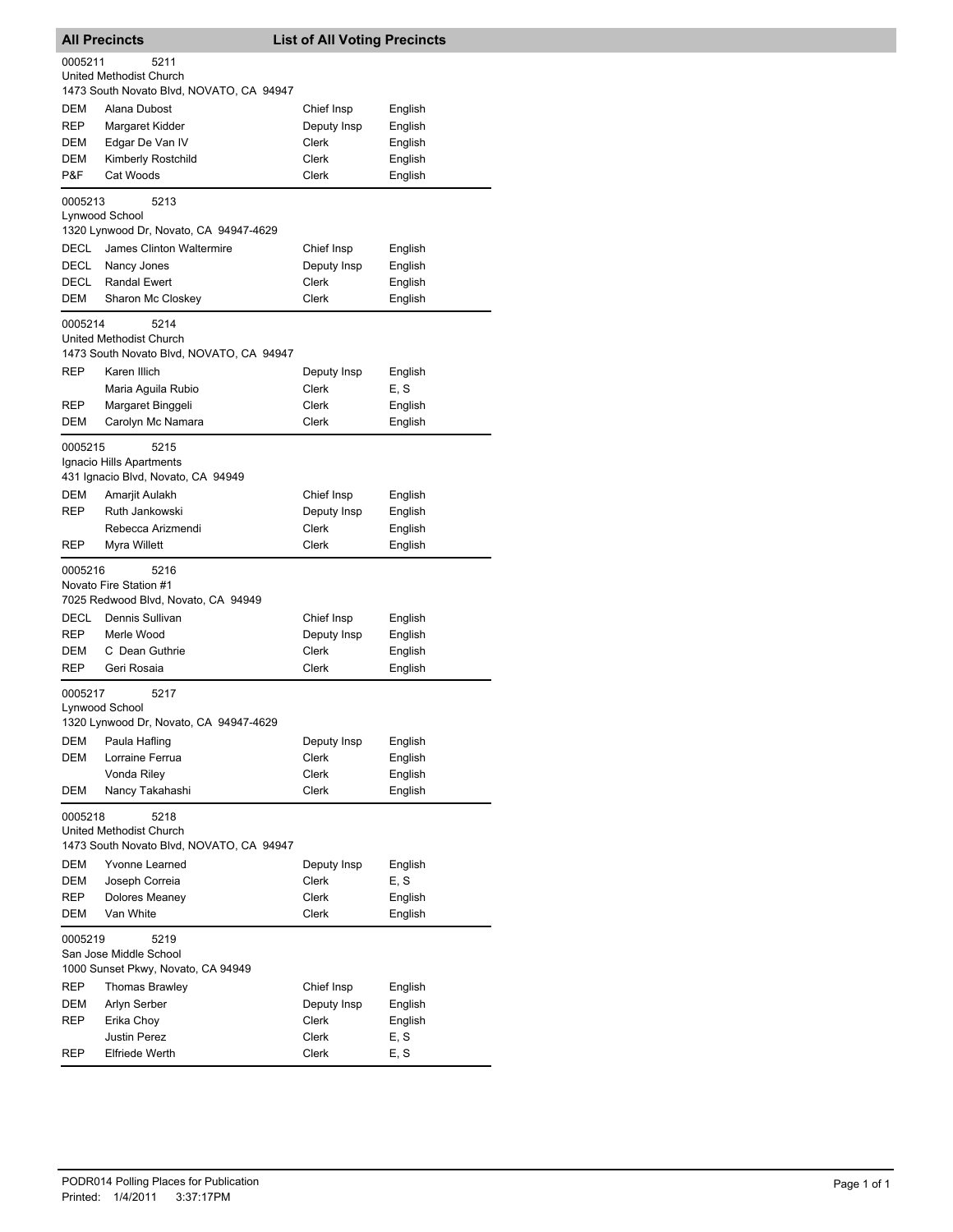|                                     | <b>All Precincts</b>                                                                                                                                                   | <b>List of All Voting Precincts</b>    |                                       |
|-------------------------------------|------------------------------------------------------------------------------------------------------------------------------------------------------------------------|----------------------------------------|---------------------------------------|
| 0005220                             | 5220<br>San Jose Middle School<br>1000 Sunset Pkwy, Novato, CA 94949                                                                                                   |                                        |                                       |
| DEM                                 | Jean Harris                                                                                                                                                            | Deputy Insp                            | English                               |
| <b>DEM</b>                          | Claudia Hicklin                                                                                                                                                        | <b>Clerk</b>                           | English                               |
| DECL                                | Maxwell Peak Jr                                                                                                                                                        | <b>Clerk</b>                           | English                               |
| <b>REP</b>                          | Pius Zuger                                                                                                                                                             | <b>Clerk</b>                           | English                               |
| 0005221                             | 5221<br>Novato Oaks Inn<br>215 Alameda Del Prado, Novato, CA 94949-6657                                                                                                |                                        |                                       |
| DEM                                 | E Oscar Chambers                                                                                                                                                       | Chief Insp                             | English                               |
| <b>REP</b>                          | Joan Chambers                                                                                                                                                          | Deputy Insp                            | English                               |
| DEM                                 | Nancy Lund                                                                                                                                                             | Clerk                                  | English                               |
| DEM                                 | Michael Murphy                                                                                                                                                         | Clerk                                  | English                               |
| 0005223<br>DEM<br>DEM<br>REP<br>REP | 5223<br>Novato Fire Station #3<br>65 San Ramon Way, Novato, CA 94945-1638<br>Ortensia Gozashti<br><b>Thomas Anderson</b><br><b>Frances E Beretta</b><br>John Zeiter Jr | Deputy Insp<br>Clerk<br>Clerk<br>Clerk | E, S<br>English<br>English<br>English |
| 0005224<br>DEM<br><b>DEM</b><br>DEM | 5224<br>Novato Fire Station #3<br>65 San Ramon Way, Novato, CA 94945-1638<br>Anne Sommer<br>Linda Fredrick<br>Katherine Runyeon                                        | Deputy Insp<br>Clerk<br>Clerk          | English<br>English<br>English         |
| 0005225                             | 5225<br>Munoz Residence<br>575 Fairway Dr, Novato, CA 94949                                                                                                            |                                        |                                       |
| DEM                                 | Alice Munoz                                                                                                                                                            | Chief Insp                             | English                               |
| REP                                 | Lucille Douglas                                                                                                                                                        | Deputy Insp                            | English                               |
| REP                                 | Jeanne Desmond                                                                                                                                                         | <b>Clerk</b>                           | English                               |
| REP                                 | Bonnie Ryan                                                                                                                                                            | Clerk                                  | English                               |
| 0005301<br><b>DEM</b><br>DEM        | 5301<br>Ignacio Hills Apartments<br>431 Ignacio Blvd, Novato, CA 94949<br><b>Theresa Fermanich</b><br>Will Bertram Carr                                                | Deputy Insp<br>Clerk                   | English<br>English                    |
| <b>DEM</b>                          | <b>Richard Saltzman</b>                                                                                                                                                | Clerk                                  | English                               |